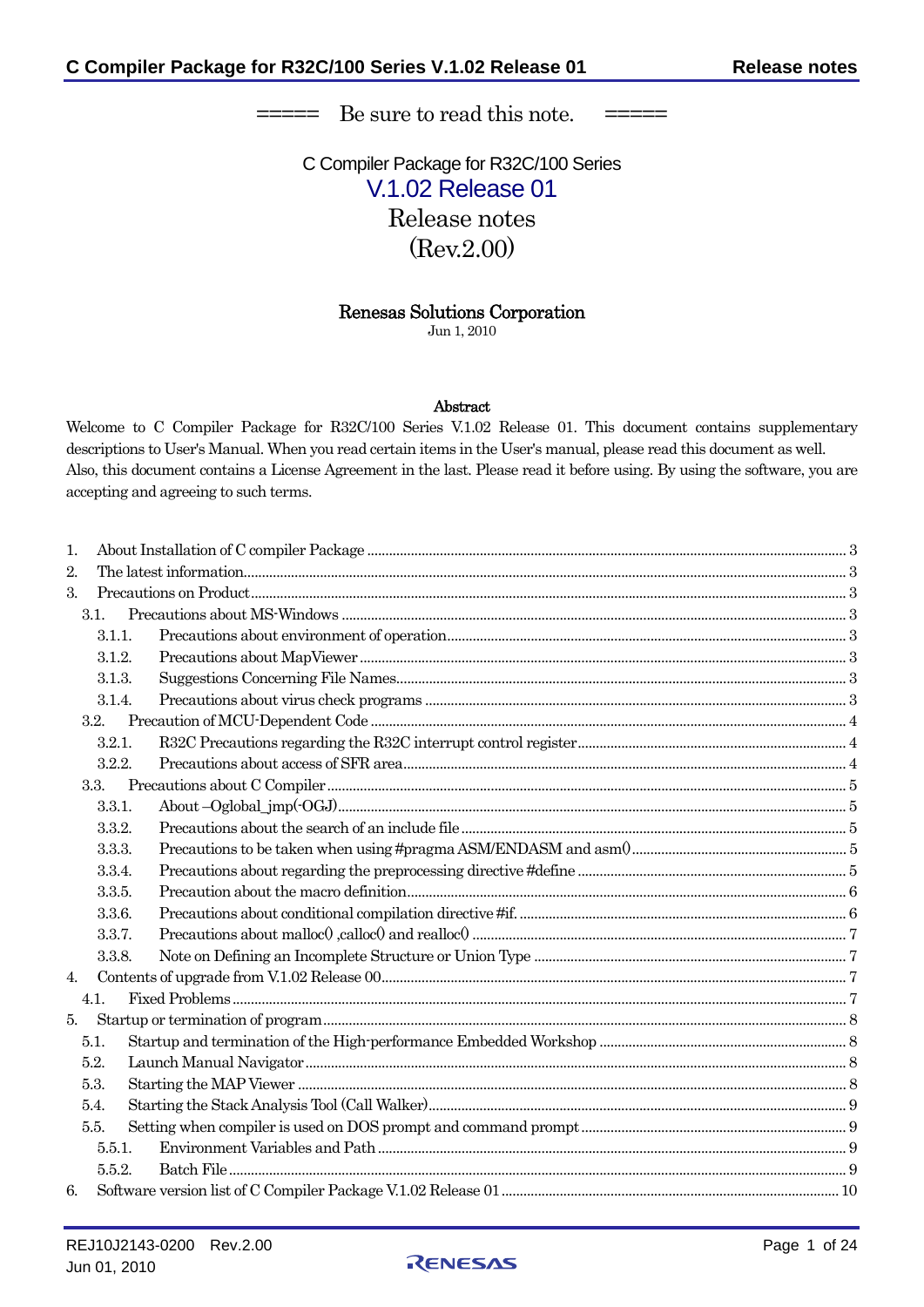# C Compiler Package for R32C/100 Series V.1.02 Release 01

| 7. |         |  |  |
|----|---------|--|--|
|    | 7.1.    |  |  |
|    | 7.1.1.  |  |  |
|    | 7.1.2.  |  |  |
|    | 7.2.    |  |  |
|    | 7.2.1.  |  |  |
|    | 7.2.2.  |  |  |
|    | 7.2.3.  |  |  |
|    | 7.3.    |  |  |
|    | 7.3.1.  |  |  |
|    | 7.3.2.  |  |  |
|    | 7.4.    |  |  |
|    | 8.      |  |  |
|    | 8.1.    |  |  |
|    | 8.2.    |  |  |
|    | 8.2.1.  |  |  |
|    | 8.2.2.  |  |  |
|    | 8.2.3.  |  |  |
|    | 8.2.4.  |  |  |
|    | 8.2.5.  |  |  |
|    | 8.2.6.  |  |  |
|    | 8.2.7.  |  |  |
|    | 8.2.8.  |  |  |
|    | 8.2.9.  |  |  |
|    | 8.2.10. |  |  |
|    | 8.2.11. |  |  |
|    | 8.2.12. |  |  |
|    | 8.2.13. |  |  |
|    | 8.3.    |  |  |
|    | 8.4.    |  |  |
|    |         |  |  |

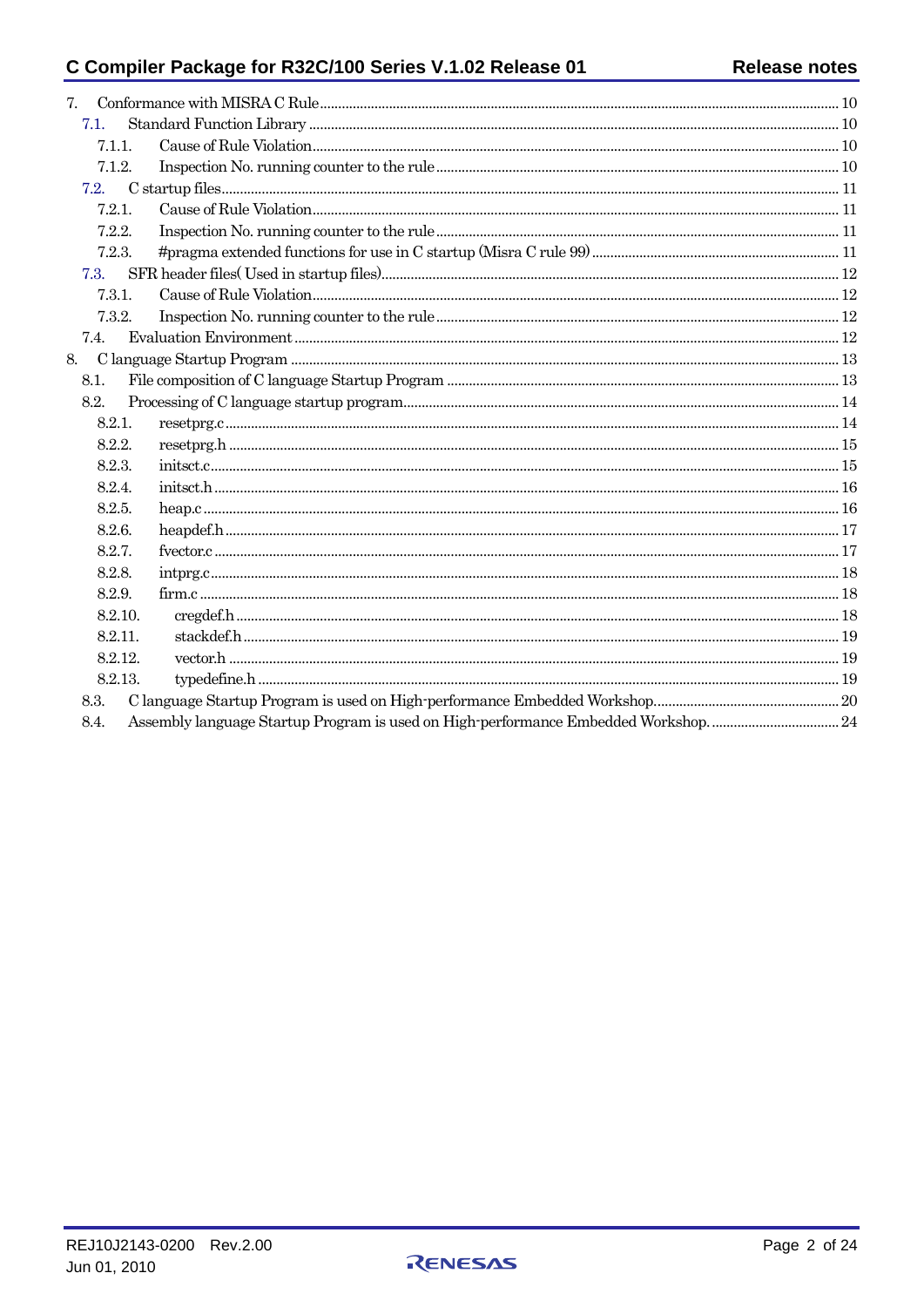# <span id="page-2-0"></span>1. About Installation of C compiler Package

For details on how to install, please refer to "Install Guide".

## 2. The latest information

Please refer to the following for the latest information on this product. [http://tool-support.renesas.com/eng/toolnews/p\\_r32c100.htm](http://tool-support.renesas.com/eng/toolnews/p_r32c100.htm)

# 3. Precautions on Product

When using the compiler, please be sure to follow the precautions and suggestions described below.

### 3.1. Precautions about MS-Windows

#### 3.1.1. Precautions about environment of operation

C Compiler Package operates under Windows 2000, Windows XP or Windows Vista. Is does not work under Windows 95, Windows 98, Windows ME, Windows NT 4.0 or earlier.

#### 3.1.2. Precautions about MapViewer

As you cannot use Online Help of the MapViewer with a PC running Windows Vista, please use the Map Window of High-performance Embedded Workshop instead.

#### 3.1.3. Suggestions Concerning File Names

The file names ,directory names and Workspace<sup>1</sup> names that can be specified are subject to the following restrictions:

- (1) The directory, file, or workspace name which comprised of ASCII character-code only can be used.
- (2) Only one period (.) can be used in a file name.
- (3) Network path names cannot be used. Assign the path to a drive name.
- (4) Keyboard shortcuts cannot be used.
- (5) The "..." symbol cannot be used as a means of specifying two or more directories.

If the limitations above are violated, the following problems may occur.

- The value set by the assembler directive commands .id, .ofsreg, .protect,.rvector or .svector cannot operate correctly. As a result, the ID code and the option function select register may not be set correctly.
- Call Walker and STK Viewer to refer to the stack size are not displayed correctly.
- $\bullet$  The MAP Viewer to refer to the map information in the absolute module file isn't displayed correctly.
- The setting by these assembler directive commands isn't displayed in .map file.
- z A compile error like "Can't open file" arises.
- A message like "Because a problem occurred, lnxx.exe is terminated." is issued and then the linker is terminated abnormally.
- The automatic generation function of the variable vector table is not be performed correctly.

### 3.1.4. Precautions about virus check programs

If the virus check program is memory-resident in your computer, C Compiler Package may not start up normally. In such a case, remove the virus check program from memory before you start C Compiler Package.



<span id="page-2-1"></span><sup>1</sup> Workspace is a working directory used for processing like the compilation ,build ,or debugging on High-performance Embedded Workshop.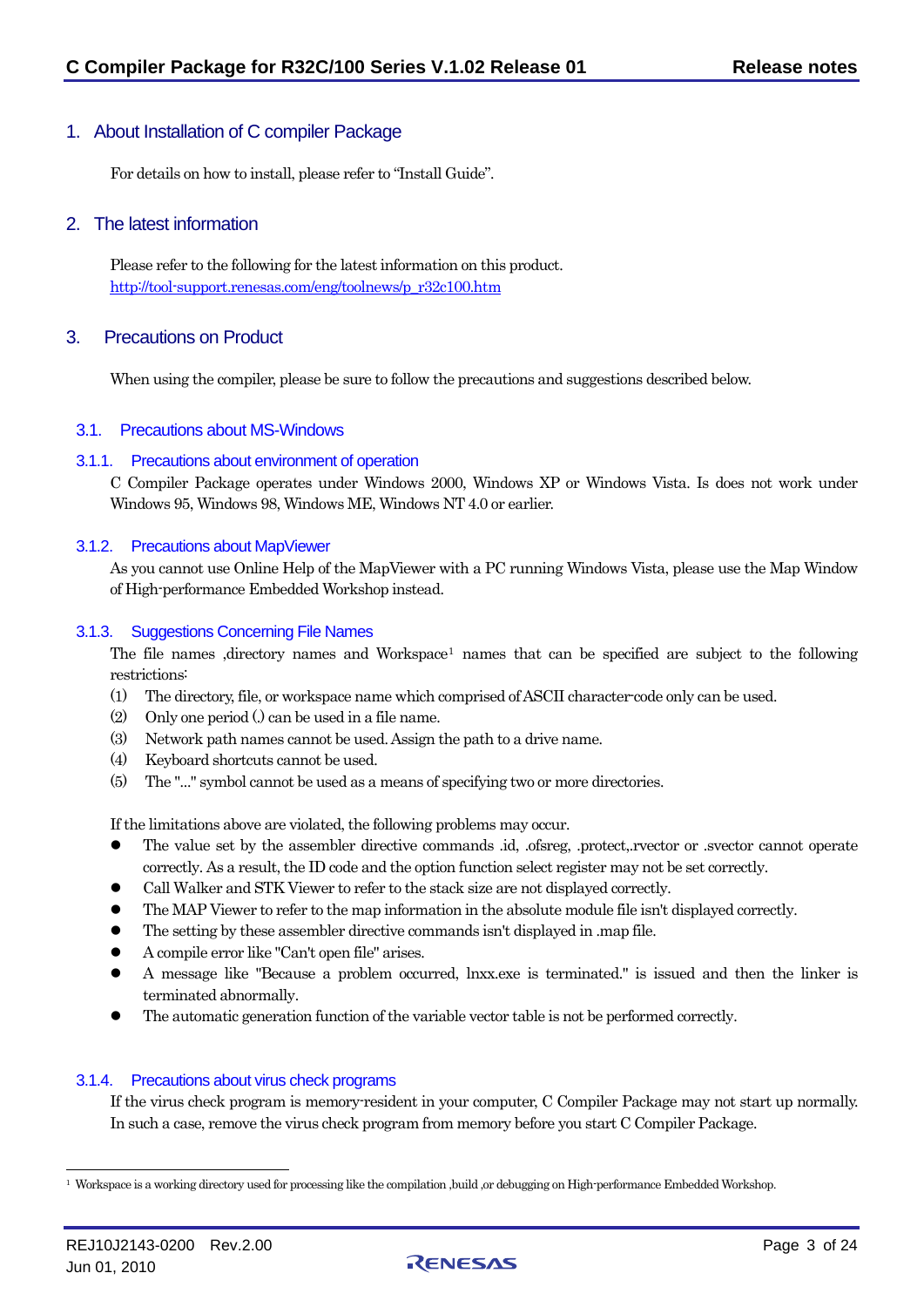### <span id="page-3-0"></span>3.2. Precaution of MCU-Dependent Code

### 3.2.1. R32C Precautions regarding the R32C interrupt control register

When the "-O5" optimizing options is used, the compiler generates in some cases "BTSTC" or "BTSTS" bit manipulation instructions. In R32C/100, the "BTSTC" and "BTSTS" bit manipulation instructions are prohibited from rewriting the contents of the interrupt control registers.

However, the compiler does not recognize the type of any register, so, should "BTSTC" or "BTSTS" instructions be generated for interrupt control registers, the assembled program will be different from the one you intend to develop.

When the "-O5" optimizing options is used in the program shown below, a "BTSTC" instruction is generated at compilation, which prevents an interrupt request bit from being processed correctly, resulting in the assembled program performing improper operations.

Example of occurrence

```
#pragma ADDRESS ta0ic_addr 006CH /* Timer A0 interrupt control register */ 
struct { 
char ilvl :3; 
char ir :1; /* An interrupt request bit */ 
char dmy :4; 
} ta0ic; 
void wait_until_IR_is_ON(void) 
{ 
         while (t_0 and \mathbf{r} = 0 /* Waits for tangle ir to become 1 */
         { 
         ; 
         } 
         ta0ic.ir = 0; \frac{1 \times 1}{1} Returns 0 to ta0ic.ir when it becomes 1 \frac{1 \times 1}{1}}
```
- Workaround
	- (1) Optimization options other than "-O5" are used". When you use the optimization option of "-O5", please use together with"-O5A."
	- (2) Add an asm function to disable optimization locally, as shown in the example below.

```
void wait_until_IR_is_ON(void) 
{ 
         while (ta0ic.\dot{r} = 0) /* Waits for ta0ic.ir to become 1 */
         { 
                 asm(); 
         } 
         ta0ic.ir = 0; \frac{1 \times 1}{1} Returns 0 to ta0ic.ir when it becomes 1 */
}
```
### 3.2.2. Precautions about access of SFR area

You may need to use specific instructions when writing to or reading registers in the SFR area. Because the specific instruction is different for each model, see the User's Manual for the specific Machine. These instructions should be used in your program using the asm function.

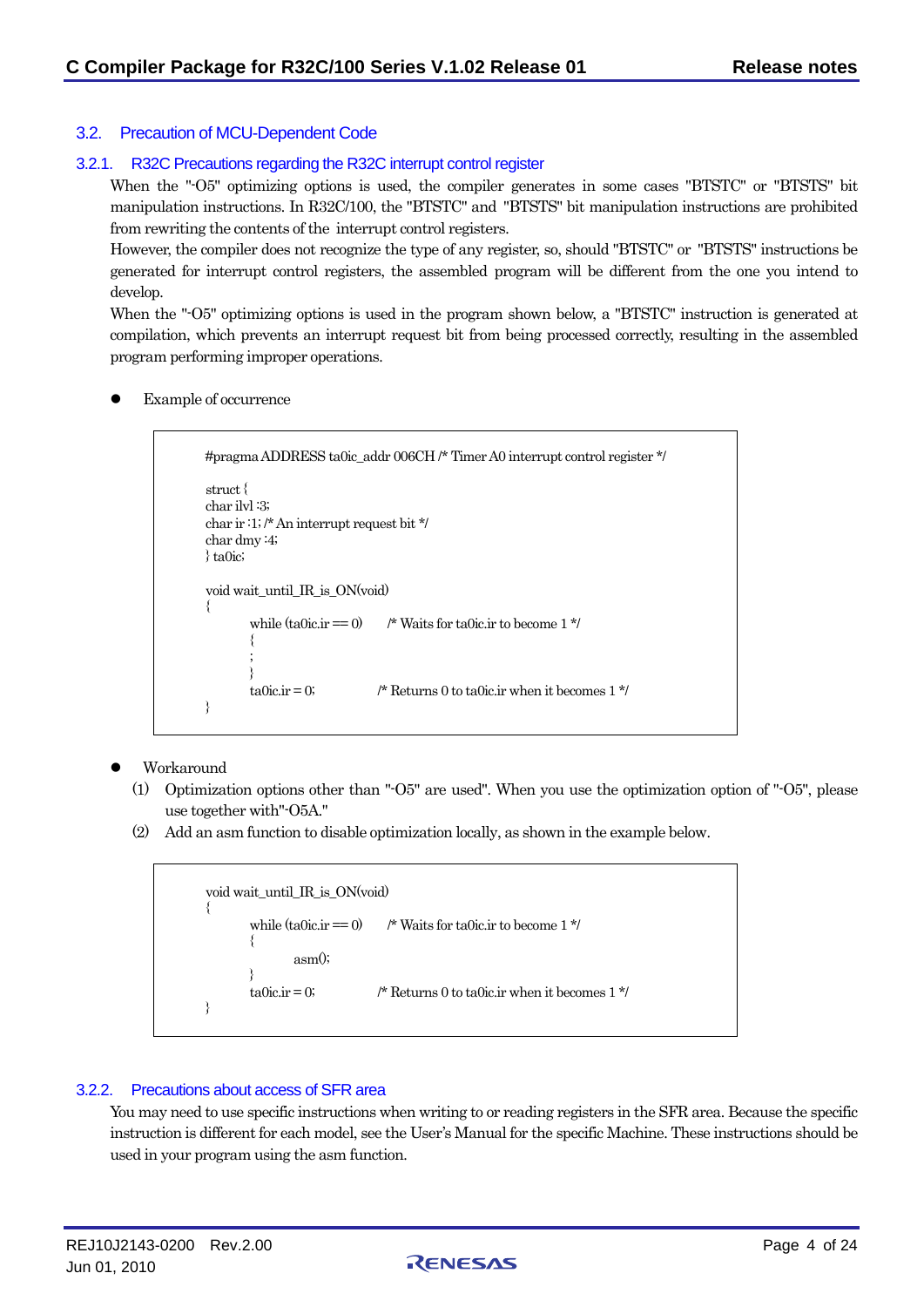### <span id="page-4-0"></span>3.3. Precautions about C Compiler

### 3.3.1. About –Oglobal\_jmp(-OGJ)

If the compiler option -Oglobal\_jmp(-OGJ) , the assembler option –JOPT and the link option -JOPT are used and the link option -ORDER or –LOC is specified more than one time, only either -ORDER or -LOC that is specified last time becomes effective and a linkage error occurs. As a result:

- z If -ORDER is specified more than one time, a linkage error will occur.
- If -LOC is specified more than one time, allocation will not be done properly.

Please be sure to specify -ORDER and -LOC respectively one by one.

#### 3.3.2. Precautions about the search of an include file

If you give a file to include together with a drive name in the #include line, and attempt to compile the file from a directory different from the one in which the file to compile is present, instances may occur in which the file to include cannot be searched.

#### 3.3.3. Precautions to be taken when using #pragma ASM/ENDASM and asm()

- (1) Regarding debug information when using #pragma ASM outside functions, if you write #pragma ASM anywhere outside functions, no C source line information will be output. For this reason, information regarding descriptions in #pragma ASM to #pragma ENDASM, such as error message lines when assembling or linking and line information when debugging, may not be output normally.
- (2) C compilers generate code of arguments to be passed via registers and of register variables by analyzing their scopes. However, if manipulations of register values are described using inline assemble functions (such as #pragma ASM / #pragma ENDASM directives and asm function), C compilers cannot hold information on the scopes of the above-mentioned arguments and register variables. So, be sure to save and recover register contents on and from the stack when registers are loaded using inline assemble functions described above.

### 3.3.4. Precautions about regarding the preprocessing directive #define

To define a macro which will be made the same value as the macro ULONG\_MAX, always be sure to add the prefix UL.

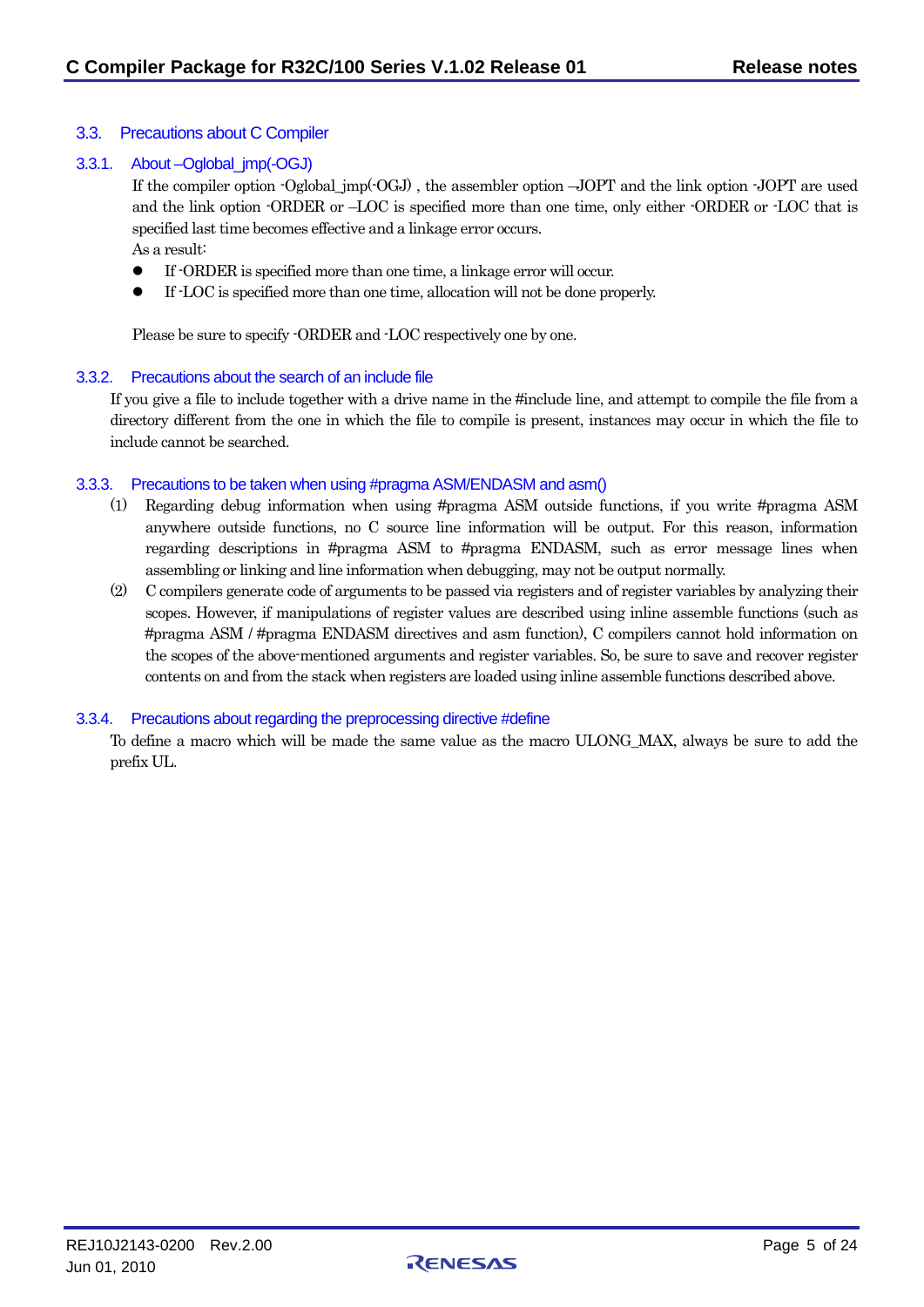### <span id="page-5-0"></span>3.3.5. Precaution about the macro definition

• Description

If the name of a macro itself is used in the content of a macro definition and the defined macro is specified in an argument to other function-like macro, macro replacement cannot be executed correctly.

Example of occurrence

```
int a = 10;
#define a + a // macro name 'a'
#define p(x,y) x + yvoid func( void ) 
{ 
    int i = p(a, a); // results in i = 80|/ (i = 40 is correct)
```
### Workaround

Make sure the macros passed to the arguments to function-like macros are defined with a name that is not used in the macro definition.

```
int a = 10;
#define b a + a // Change to a macro name that is not 'a'
#define p(x,y) x + yvoid func( void ) 
{ 
    \text{int } i = p(b, b);
}
```
### 3.3.6. Precautions about conditional compilation directive #if.

### Description

If a constant expression of #if directive is a shift whose left operand is a negative value and right operand is a value of unsigned type, the result of the shift cannot be determined to be good or not correctly.

Example of occurrence

```
void func( void ) 
{ 
    char a; 
\#if (\text{-}1 \ll 1U) > 0 // Determined to be true
    a=1; \| \| \leq 1U) is -2, so that it correctly is false
#else 
    a=2; 
#endif 
}
```
Workaround

If the left operand of a shift is a negative value, change the right operand of that shift to a value of signed

```
type. 
 int main( void ) 
  { 
      char a; 
 #if ( -1 < 1) > 0 // Disuse of the suffix U changes
      a=1; || the right operand of a shift to signed type.
 #else 
      a=2#endif 
  }
```
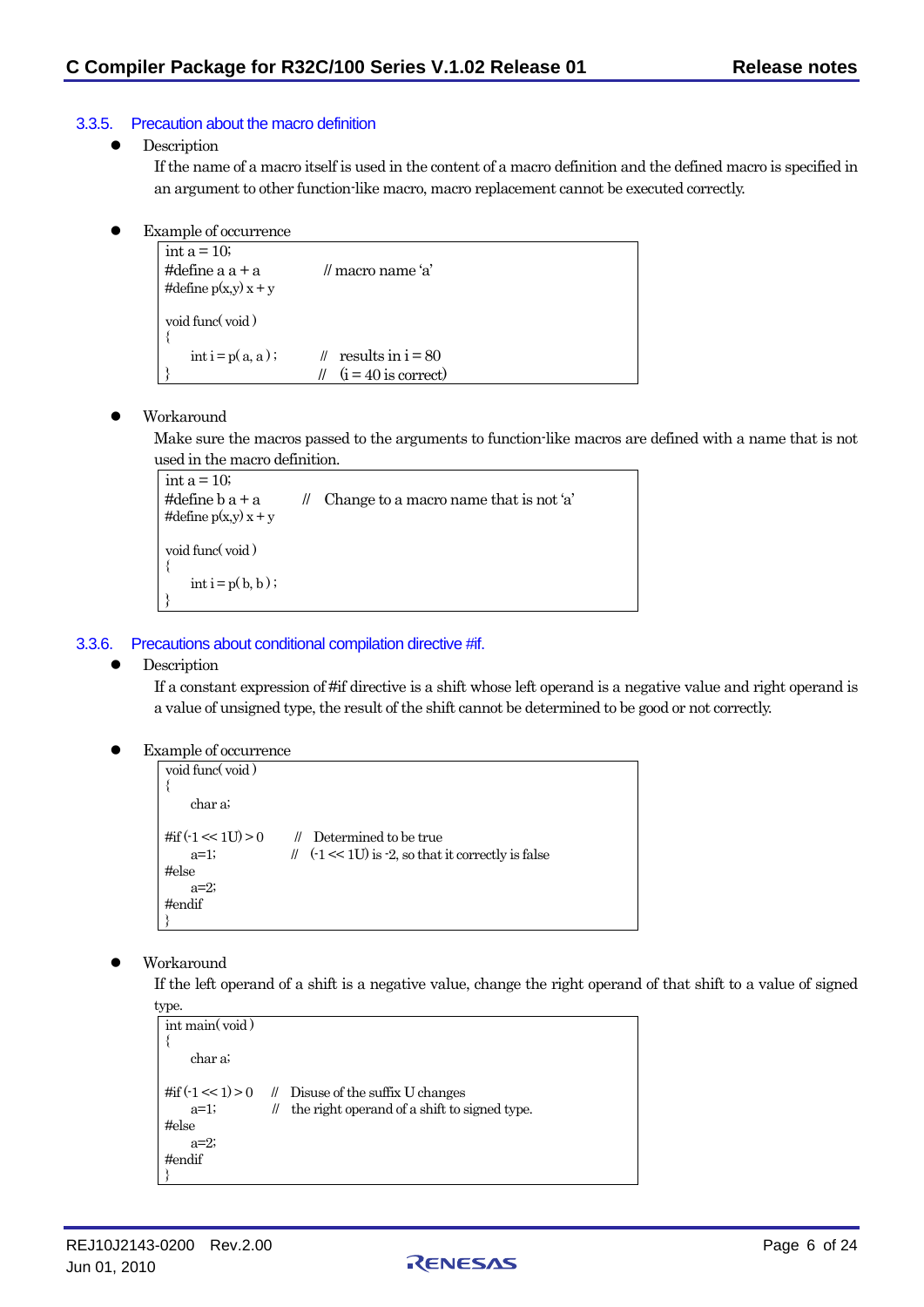### <span id="page-6-0"></span>3.3.7. Precautions about malloc() ,calloc() and realloc()

Memory management function malloc , calloc and realloc of the NC100 cannot secure the area of 64KB or more at a time.(When compilation option -fint\_16(-fI16) is selected.)

### 3.3.8. Note on Defining an Incomplete Structure or Union Type

When the definition of a member follows that of an incomplete structure or union type (in which only a tag has been defined) using typedef, the members in structures or unions that are declared with the typedef name may not be displayed by any debuggers.

Note, however, that debuggers will display these members correctly when their definition precedes typedef.

Example of occurrence

```
typedef struct str1 str1_t; /* An incomplete structure type is defined */
struct str1 { \frac{1}{2} /* Members are defined */
     int i; 
     int j; 
}; 
str1_t s = { 1, 2 }; /* A structure is declared with the typedef name */
```
# 4. Contents of upgrade from V.1.02 Release 00

### 4.1. Fixed Problems

The following known problems have been fixed

- $\bullet$  With accessing arrays successively [RENESAS TOOL NEWS] <http://tool-support.renesas.com/eng/toolnews/100116/tn1.htm>
- With Errors Arising after Linking is Performed [RENESAS TOOL NEWS] <http://tool-support.renesas.com/eng/toolnews/091116/tn3.htm>
- With calculating stack usage [RENESAS TOOL NEWS] <http://tool-support.renesas.com/eng/toolnews/091116/tn2.htm>
- With the function for automatically generating variable vector tables [RENESAS TOOL NEWS] <http://tool-support.renesas.com/eng/toolnews/091001/tn4.htm>
- With using SQMlint (the MISRA C rule checker) with High-performance Embedded Workshop [RENESAS TOOL NEWS] <http://tool-support.renesas.com/eng/toolnews/090801/tn1.htm>

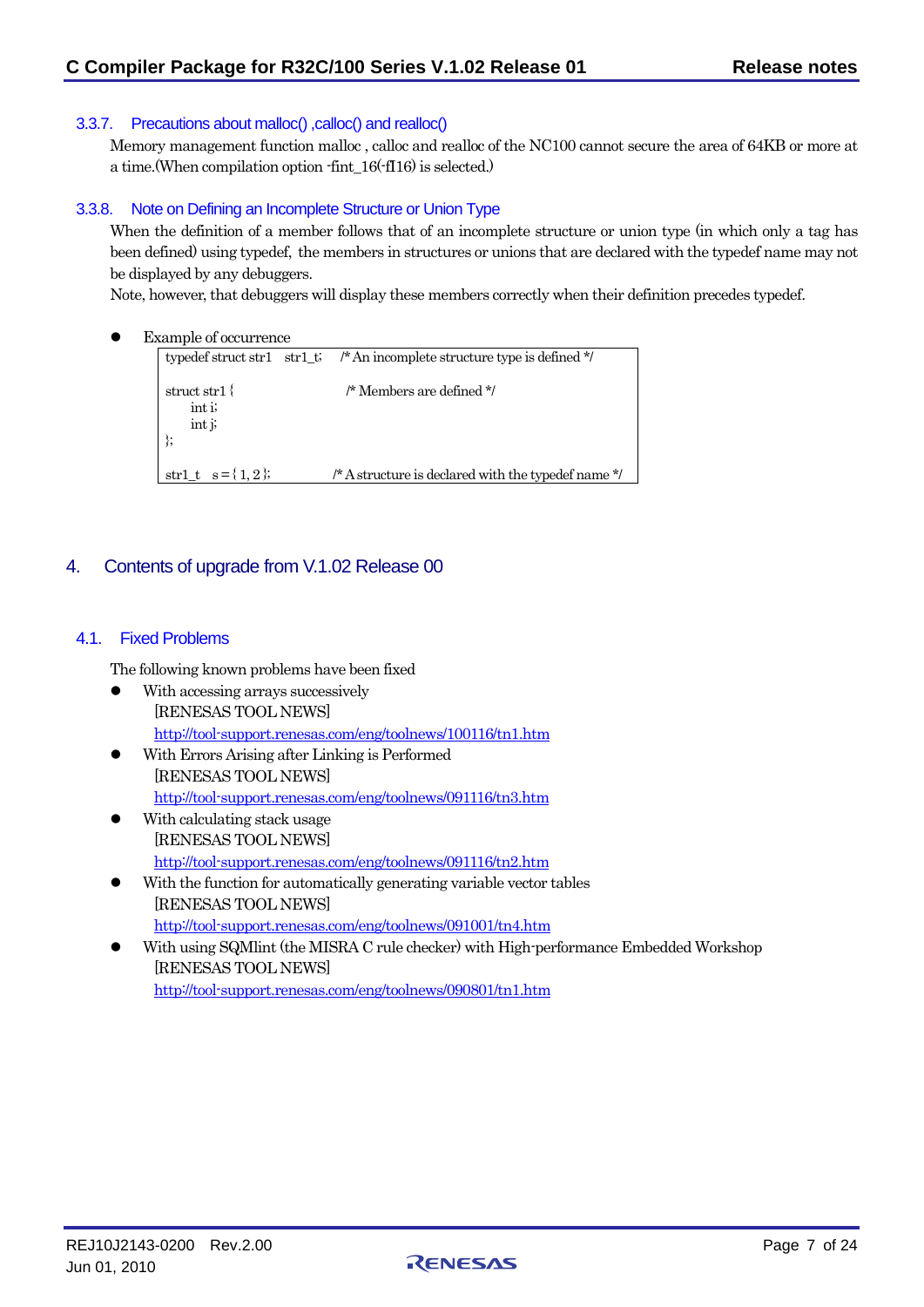# <span id="page-7-0"></span>5. Startup or termination of program

# 5.1. Startup and termination of the High-performance Embedded Workshop

Startup

Click [High-performance Embedded Workshop] in the [High-performance Embedded Workshop] folder in the [Renesas] folder in the [Program] folder of the Windows [Start] menu.

**•** Termination Click [Exit] on the [File] menu.

## 5.2. Launch Manual Navigator

Startup

Click [Manual Navigator] in the [High-performance Embedded Workshop] folder in the [Renesas] folder in the [Program] folder of the Windows [Start] menu.

**•** Termination

Termination: Click [Exit] on the [File] menu.

- $\bullet$  Note
	- (1) Manual Navigator requires Adobe Reader[.2.](#page-7-1)
	- (2) If Manuals folder is moved, Manual Navigator cannot show them.

## 5.3. Starting the MAP Viewer

 $\bullet$  Startup

You can start MAP Viewer using one of the following two methods.

- (1) To start MAP Viewer from the High-performance Embedded Workshop
	- Please set up High-performance Embedded Workshop in the following procedure.
	- (A) In the menu, click [Setup] -> [Customize] to display the Customize dialog box.
	- (B) Click the Menu tab in the Customize dialog box.
	- (C) Click the Add button to display the Add Tool dialog.
	- (D) Specify the following in the Add Tool dialog.

| Name                                                  | MAP Viewer (any name is acceptable)                           |
|-------------------------------------------------------|---------------------------------------------------------------|
| C:\Program Files\Renesas\Hew\Tools\Renesas<br>Command |                                                               |
|                                                       | \nc100\v102r01\bin\MapViewer.exe                              |
|                                                       | (specify the mapviewer.exe in the compiler install directory) |
| Arguments                                             | \$(CONFIGDIR)\\$(PROJECTNAME).x30                             |
| Initial                                               | \$(CONFIGDIR)                                                 |
| directory                                             |                                                               |

(2) To start Call Walker from Windows Start menu

In All Programs of Windows Start menu, locate the Renesas menu labeled "R32C-100 Series C Compiler V.1.02 Release 00" and then click MAP Viewer in it.

**Termination** 

Termination: Click [Exit] on the [File] menu.



<span id="page-7-1"></span><sup>&</sup>lt;sup>2</sup> Adobe and Reader are either registered trademarks or trademarks of Adobe Systems Incorporated in the United States and/or other countries.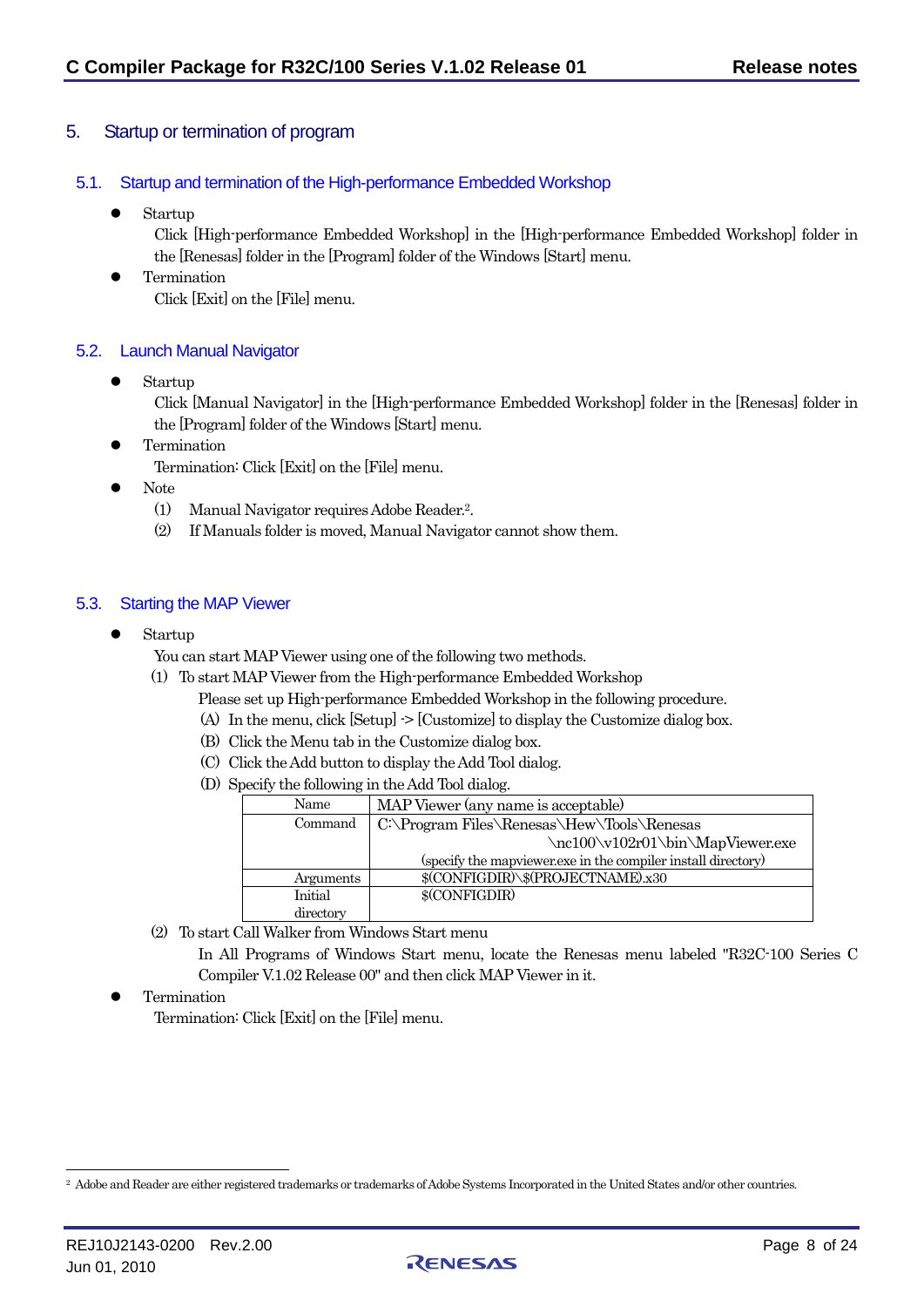# <span id="page-8-0"></span>5.4. Starting the Stack Analysis Tool (Call Walker)

- Startup
	- You can start Call Walker using one of the following two methods.
	- (1) To start Call Walker from the High-performance Embedded Workshop
		- Click Renesas Call Walker on the Tool menu of the High-performance Embedded Workshop.
	- (2) To start Call Walker from Windows Start menu

In All Programs of Windows Start menu, locate the Renesas menu labeled "R32C-100 Series C Compiler V.1.02 Release 01" and then click Call Walker in it.

**Termination** 

Termination: Click [Exit] on the [File] menu.

- z Creating Input Files for Call Walker
	- Use the .sni file creation tool named gensni to create the input files for Call Walker.

The method for creating the input files for Call Walker differs depending on how the absolute module files  $(x30)$  are built.

- (1) When built in the High-performance Embedded Workshop When you build an x30 file, gensni is automatically executed.
- (2) When compiled, assembled and linked at the command prompt (or DOS prompt)
	- Execute gensni at the command prompt (or DOS prompt).

[Example for executing gensni] c:\> gensni -o sample.sni sample.x30

Selecting an Input File for Call Walker

To select an input file for Call Walker, click Import Stack File on the File menu of Call Walker and then select one in the Stack File window that is displayed.

# 5.5. Setting when compiler is used on DOS prompt and command prompt

The environment variable of the C compiler is set to setnc100.bat that exists in the installation directory of the C compiler. Please execute setnc100.bat when you use the compiler on the DOS prompt and the command prompt.

### 5.5.1. Environment Variables and Path

| Environment   | use                                                                           |
|---------------|-------------------------------------------------------------------------------|
| variable      |                                                                               |
| <b>BIN100</b> | Directory in which the C compiler execution files (e.g., $*$ exe) are stored  |
| <b>INC100</b> | Directory in which the standard include files of the C compiler are stored    |
| <b>LIB100</b> | Directory in which the standard library files of the C compiler are stored    |
| <b>TMP100</b> | Directory in which the temporary files generated by the C compiler are stored |
| path          | Directory in which the C compiler execution files (e.g., $*$ exe) are stored  |
|               | Select the directory for which you have access rights.                        |

## 5.5.2. Batch File

A batch file named "setnc100.bat" will be generated in the directory in which you've installed the C compiler. This file has written in it the environment variables that the C compiler uses.

To use the C compiler from the DOS or the command prompt, execute setnc100.bat.

Contents written in the batch file

REM \*\*\*\*\* Environment variable for R32C Toolchains \*\*\*\*\* SET BIN100=C:\Program Files\Renesas\Hew\Tools\Renesas\nc100\v102r01\BIN SET BIN100=C:\Program Files\Renesas\Hew\Tools\Renesas\nc100\v102r01\LIB100 SET BIN100=C:\Program Files\Renesas\Hew\Tools\Renesas\nc100\v102r01\INC100 SET BIN100=C:\Program Files\Renesas\Hew\Tools\Renesas\nc100\v102r01\TMP SET PATH=%BIN100%;%PATH%

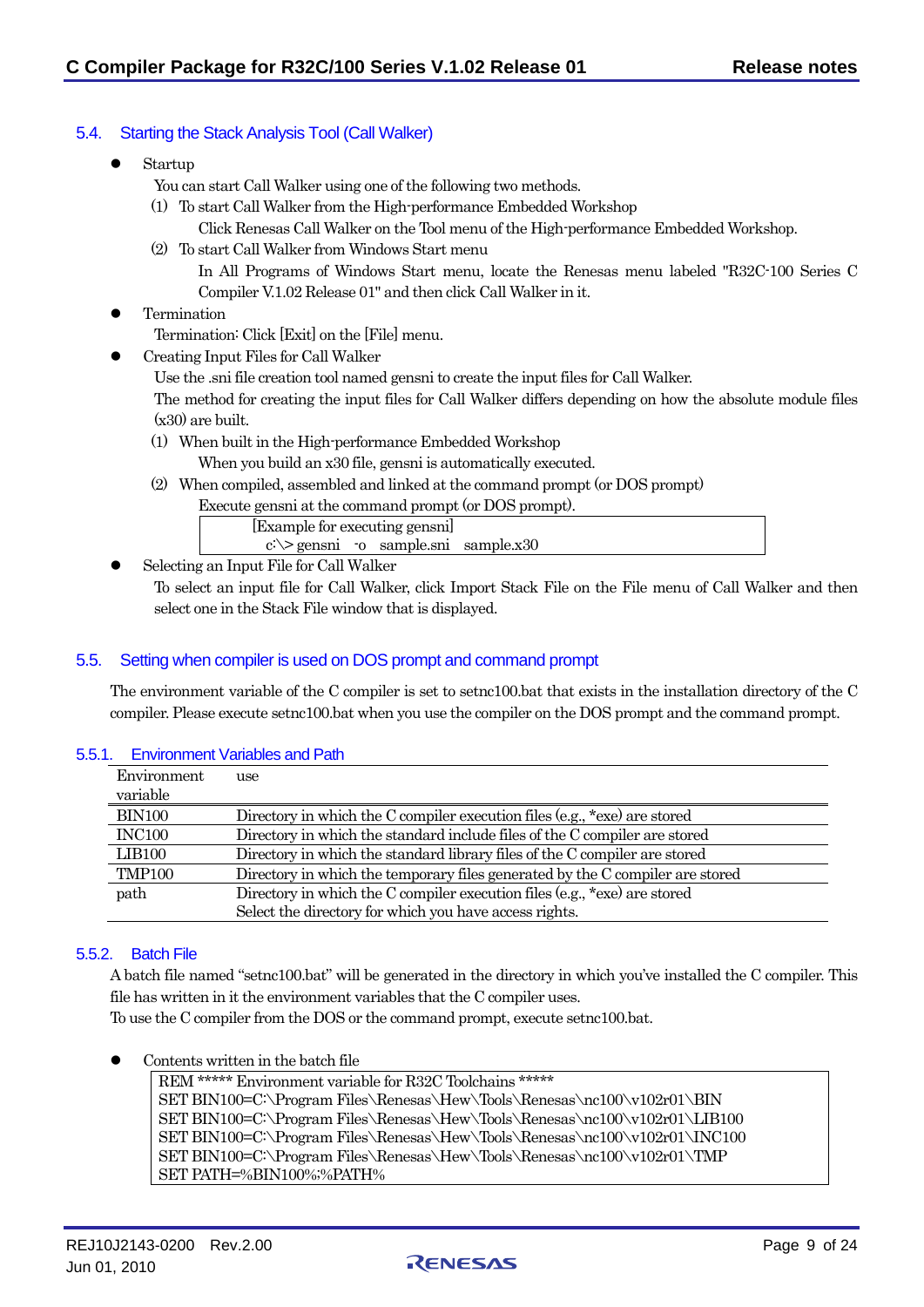# <span id="page-9-0"></span>6. Software version list of C Compiler Package V.1.02 Release 01

The following lists the software items and their versions include with C Compiler Package.

| $\bullet$ nc100           | V.2.00.06.002 |
|---------------------------|---------------|
| $\bullet$ igen100         | V.1.00.00.000 |
| $\bullet$ cpp100          | V.1.01.00.000 |
| $\bullet$ ${\rm ccom}100$ | V.1.02.02.001 |
| $\bullet$ aopt100         | V.1.01.02.001 |
| $\bullet$ as 100          | V.1.00.04.001 |
| $\bullet$ mac100          | V.1.00.01.000 |
| $\bullet$ asp100          | V.1.01.00.000 |
| $\bullet$ psfp100         | V.1.00.01.000 |
| $\bullet$ ln100           | V.1.02.00.001 |
| $\bullet$ lb100           | V.1.00.01.000 |
| $\bullet$ lmc100          | V.1.01.00.000 |
| $\bullet$ abs100          | V.1.00.01.000 |
| $\bullet$ gensni          | V.1.00.00.002 |
| genmap                    | V.1.00.01.001 |
|                           |               |

 $\bullet$  MapViewer V.3.01.02

# 7. Conformance with MISRA C Rule

### 7.1. Standard Function Library

In C-Source code of standard function library C Compiler Package, it is found that 52 rules<sup>3</sup> are against the MISRA C Rule NOTE, but these violations do not constitute a drawback to any operation.

### 7.1.1. Cause of Rule Violation

In C-Source code of standard function library C Compiler Package, the major causes for rule violation are as follows:

- (1) C-Compiler specifications (near/far modifier, asm () function and #pragma)
- (2) Declaration of function based on ANSI Standard
- (3) The evaluation sequence in the conditional statement is not described explicitly, using a parenthesis.
- (4) Implicit type conversion

#### 7.1.2. Inspection No. running counter to the rule

The following are Inspection Nos. that run counter to the Rule:

| $\overline{1}$ | - 12 | - 13 | 14 18 |       | 21   | 22              | 28    | 34         | -35 |
|----------------|------|------|-------|-------|------|-----------------|-------|------------|-----|
| 36             | 37   | -38  | - 39  | 43    | 44   | 45              | 46    | 48         | -49 |
| 50             | 54   | 55   | 56    | 57    | 58   | 59              | 60 —  | 61         | 62  |
| 65             | - 69 | -70  |       | 71 72 | 76 — |                 | 77 82 | 83         | -85 |
| -99            | 101  | 103  |       |       |      | 104 105 110 111 |       | 115<br>118 | 119 |
| 121            | 124  |      |       |       |      |                 |       |            |     |



<span id="page-9-1"></span><sup>3</sup> These results were produced after inspection using MISRAC Rule Checker SQMLint.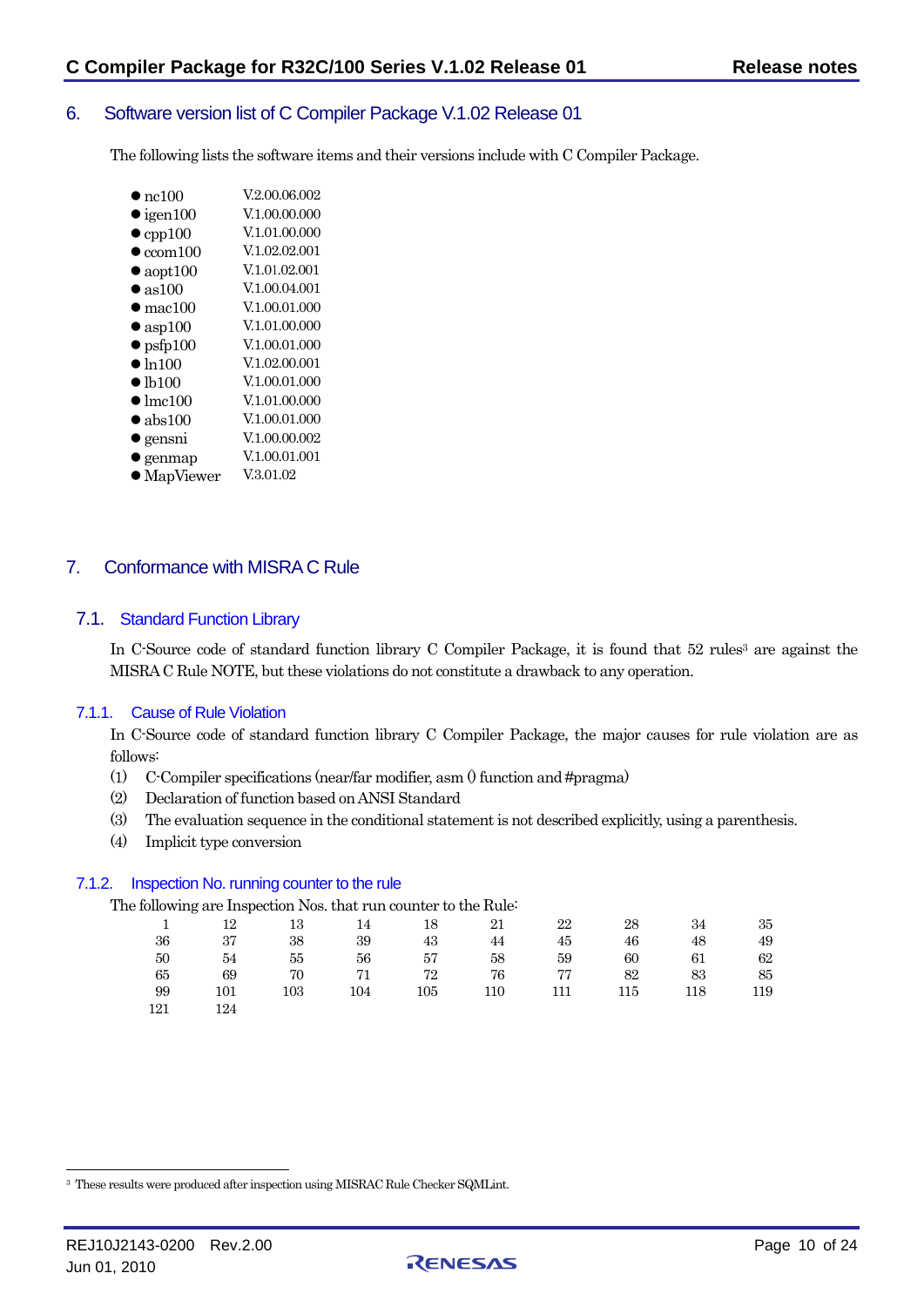# <span id="page-10-0"></span>7.2. C startup files

In C-Source code of C startup files Compiler Package, it is found that 6 rules<sup>4</sup> are against the MISRA C Rule NOTE, but these violations do not constitute a drawback to any operation.

### 7.2.1. Cause of Rule Violation

In C-Source code of standard function library C Compiler Package, the major causes for rule violation are as follows:

- (1) C-Compiler specifications (near/far modifier, asm () function and #pragma)
- (2) Declaration of function based on ANSI Standard

### 7.2.2. Inspection No. running counter to the rule

The following are Inspection Nos. that run counter to the Rule:

22 45 99

### 7.2.3. #pragma extended functions for use in C startup (Misra C rule 99)

| <b>Extended Function</b> | Definition File | Description                                               | Function                                                                        |
|--------------------------|-----------------|-----------------------------------------------------------|---------------------------------------------------------------------------------|
| #pragma STACKSIZE        | stackdef.h      | Defines the user stack size.                              | The stack section (stack) is output and                                         |
|                          |                 |                                                           | the top label name of the stack is                                              |
|                          |                 |                                                           | generated.                                                                      |
| #pragma ISTACKSIZE       | stackdef.h      | Defines the interrupt stack size.                         | The interrupt stack section (istack) is                                         |
|                          |                 |                                                           | output and the top label name of the                                            |
|                          |                 |                                                           | interrupt stack is generated.                                                   |
| #pragma CREG             | cregdef.h       | Declares an internal register of the                      | A special instruction is used to generate                                       |
|                          |                 | MCU.                                                      | code for access to an internal register                                         |
|                          |                 |                                                           | declared by this pragma.                                                        |
| #pragma sectaddress      | fyector.c       | Defines a section.<br>Its address can also be declared at | The section name declared by this                                               |
|                          |                 | the same time.                                            | pragma is used to define a section<br>When its address is specified at the same |
|                          |                 |                                                           | time, an address definition using a                                             |
|                          |                 |                                                           | pseudo instructions ".org" is output.                                           |
| #pragma entry            | resetprg.c      | Declares a function to be executed                        | An enter instruction to configure a stack                                       |
|                          |                 | at the time of a reset.                                   | frame for the function declared by this                                         |
|                          |                 |                                                           | pragma is not output.                                                           |
|                          |                 |                                                           | This is because the enter instruction                                           |
|                          |                 |                                                           | should not be generated before the stack                                        |
|                          |                 |                                                           | pointer is initialized.                                                         |
| #pragma interrupt/v      | fvector.c       | Generates a vector table.                                 | Only the interrupt vector is defined for                                        |
|                          |                 |                                                           | the function declared by this pragma.                                           |
| #pragma inline           | heapdef.h       | Declares an inline function.                              | The function declared by this pragma is                                         |
|                          | resetprg.c      |                                                           | inline-expended.                                                                |
| #pragma interrupt        | intprg.c        | Declares an interrupt function.                           | Interrupt-function code is generated for                                        |
|                          | fvector.c       |                                                           | the function declared by this pragma.                                           |
| #pragma section          | heap.c          | Changes the name of a section.                            | The section name is changed to the one                                          |
|                          | resetprg.c      |                                                           | defined by this pragma.                                                         |
|                          | initsct.h       |                                                           |                                                                                 |
|                          | firm.c          |                                                           |                                                                                 |
| #pragma ADDRESS          | Each sfr header | Defines<br>the $IO$<br>address<br>and                     | .equ is used to define the I/O address for                                      |
|                          | file            | declares a variable.                                      | sfr defined by this pragma.                                                     |



<span id="page-10-1"></span><sup>4</sup> These results were produced after inspection using MISRAC Rule Checker SQMLint.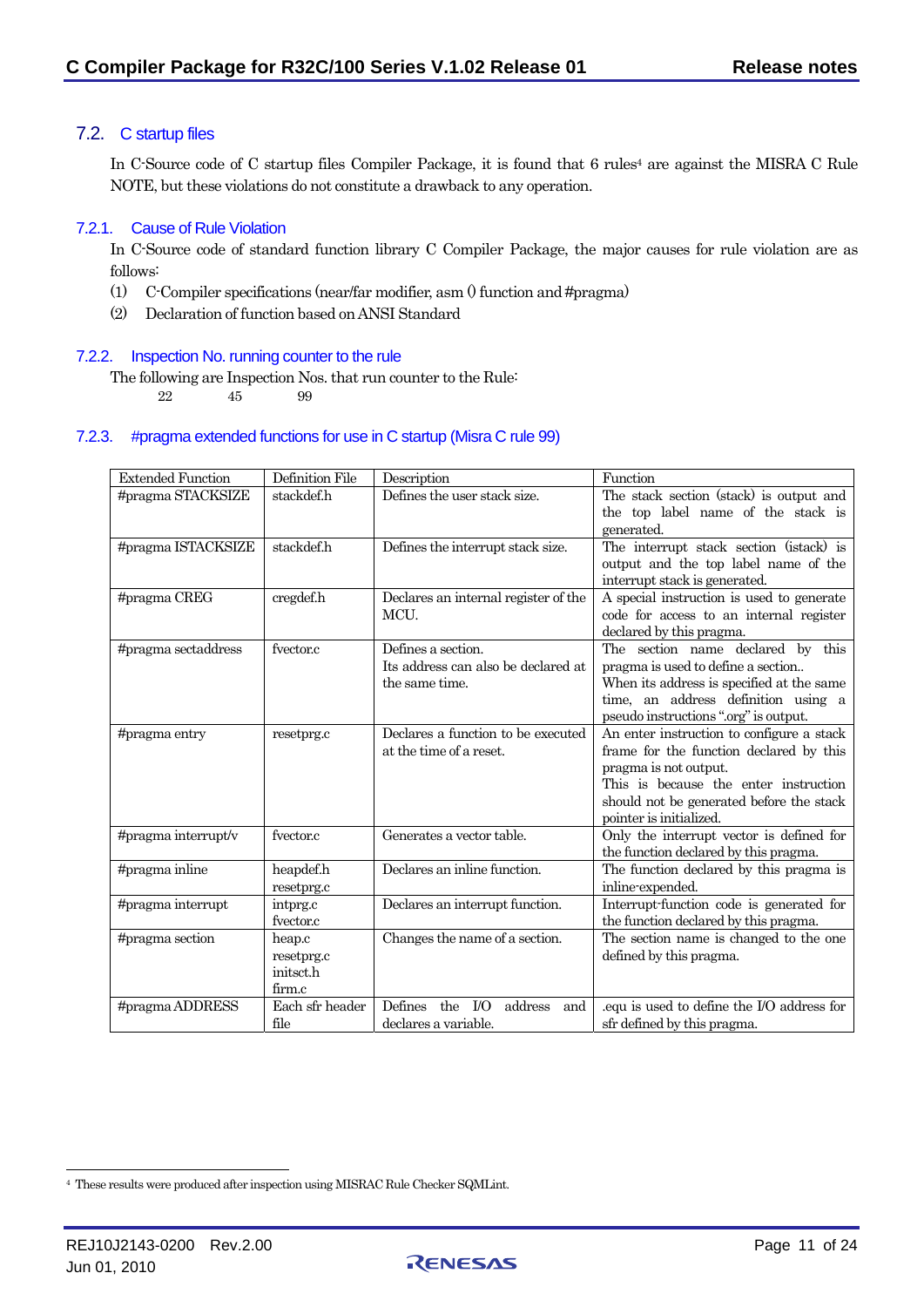### <span id="page-11-0"></span>7.3. SFR header files( Used in startup files)

In C-Source code of sfr header files Compiler Package, it is found that 6 rules<sup>5</sup> are against the MISRA C Rule NOTE, but these violations do not constitute a drawback to any operation.

#### 7.3.1. Cause of Rule Violation

In C-Source code of sfr header files C Compiler Package, the major causes for rule violation are as follows:

- (1) C-Compiler specifications (near/far modifier, asm () function and #pragma)
- (2) Declaration of typedef
- (3) Declaration of member of bitfield

#### 7.3.2. Inspection No. running counter to the rule

The following are Inspection Nos. that run counter to the Rule: 13 14 99 110 111

#### 7.4. Evaluation Environment

| C Compiler      | C Compiler Package for R32C/100 Series V.1.01 Release 00                                                                               |
|-----------------|----------------------------------------------------------------------------------------------------------------------------------------|
| Compile Option  | $-0$ $-c$ $-$ as100 " $-$ DOPTI $=$ 0" $-$ gnone $-f$ nfo $-f$ NII $-misra$ <sub>-cent</sub> $-$ misra $\pm$ eport $\frac{6}{3}$ *.csv |
| MISRA C Checker | SQMInt V.1.03 Release 00                                                                                                               |



<span id="page-11-1"></span><sup>5</sup> These results were produced after inspection using MISRAC Rule Checker SQMLint.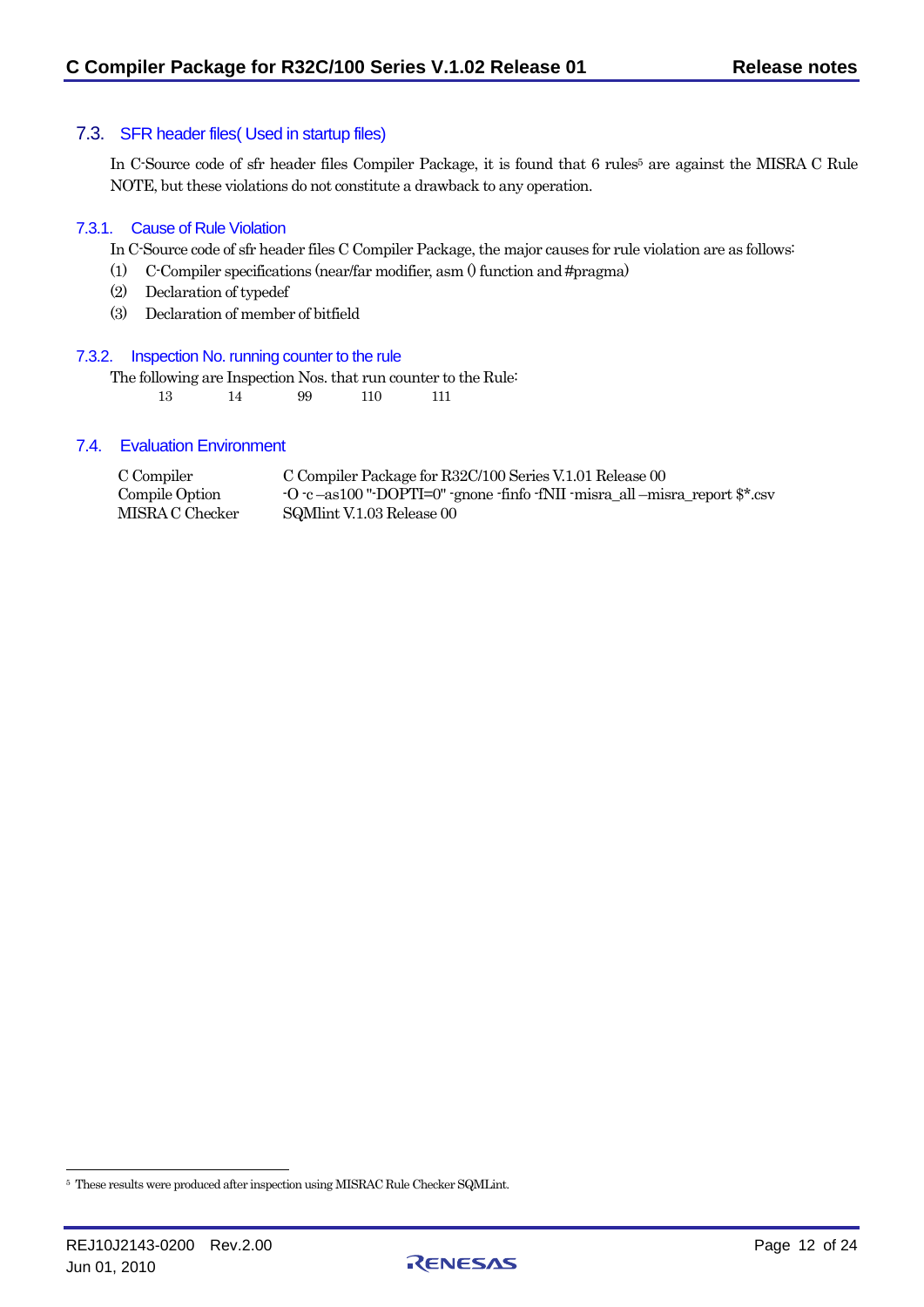# <span id="page-12-0"></span>8. C language Startup Program

# 8.1. File composition of C language Startup Program

C language Startup Program contains the following 13 files.

(1) resetprg.c

Initializes the microcomputer.

(2) initsct.c

Initializes each section (by clearing them to 0 and transferring initial values).

(3) heap.c

Reserves storage for the heap area.

(4) fvector.c

Defines the fixed vector table.

(5) intprg.c

Declares the entry function for variable vector interrupts.

(6) firm.c

Reserves storage for the program and workspace areas used by firm of NSD as dummy areas when OnChipDebugger is selected.

(7) resetprg.h

Include does each header file for C language Startup Program.

(8) initsct.h

Contains statements for the processes (assembler macros) that initialize each section.

Please do not alter the file.

(9) heapdef.h Initializes the heap area.

# (10) cregdef.h Declares the internal registers of the microcomputer.

Please do not alter the file.

(11) stackdef.h

Defines the stack size.

(12) vector.h

Defines the variable vector address.

(13) typedef.h

Declares each type by typedef.

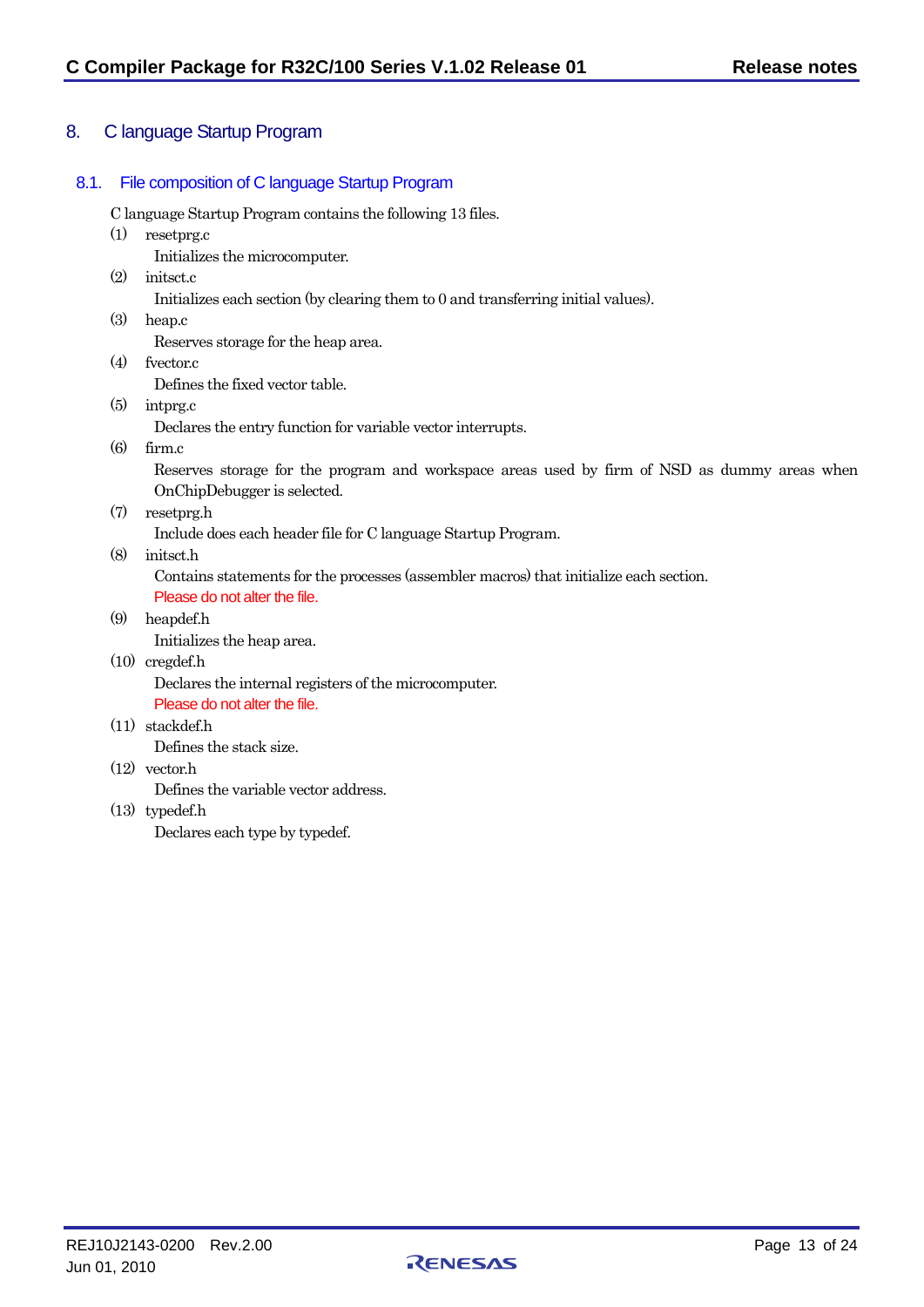### <span id="page-13-0"></span>8.2. Processing of C language startup program

| DEF_SBREGISTER;                                           | #include "resetprg.h"<br>// declare sfr register                                                                     |                                                                                                                                 |                                                                                                                                                      |                                                                                  |
|-----------------------------------------------------------|----------------------------------------------------------------------------------------------------------------------|---------------------------------------------------------------------------------------------------------------------------------|------------------------------------------------------------------------------------------------------------------------------------------------------|----------------------------------------------------------------------------------|
| void start(void);<br>void exit(void);<br>void main(void); | #pragma entry start<br>extern void initsct(void);<br>extern void_init(void);                                         |                                                                                                                                 |                                                                                                                                                      |                                                                                  |
|                                                           | #pragma section program interrupt                                                                                    |                                                                                                                                 |                                                                                                                                                      | $\rightarrow$ (1)                                                                |
|                                                           | #pragma inline set_cpu()<br>void set_cpu(void)                                                                       |                                                                                                                                 |                                                                                                                                                      | $\rightarrow$ (2)                                                                |
| ₹                                                         | $\_\$ {isp\_}<br>$\frac{f}{f} = \frac{f}{f}$<br>$\_sp$<br>$\_sb$<br>_asm("<br>fset<br>$\_$ sb $\_$<br>fclr<br>_asm(" | $= 0x0080;$<br>= & (unsigned long)_stack_top; // set user stack pointer<br>$b$ ");<br>$=$ (unsigned long $*$ )0x400;<br>$b$ "); | = & (unsigned long)_istack_top; // set interrupt stack pointer<br>// set flag register<br>= (unsigned long *)0x400; // 400H fixation (Do not change) | $\rightarrow$ (3)<br>$\rightarrow$ (4)<br>$\rightarrow$ (5)<br>$\rightarrow$ (6) |
| }                                                         |                                                                                                                      |                                                                                                                                 | $\text{intb}_ = \text{(unsigned long *)} \text{VECTOR}\_\text{APR}$ ; // set variable vector's address                                               | $\rightarrow$ (7)                                                                |
| void start(void)                                          |                                                                                                                      |                                                                                                                                 |                                                                                                                                                      |                                                                                  |
| $\{$<br>#ifdef_HEAP_                                      | $set\_cpu()$ ;<br>$initsct()$ ;                                                                                      | // initialize mcu<br>// initlalize each sections                                                                                |                                                                                                                                                      | $\rightarrow$ (8)<br>$\rightarrow$ (9)                                           |
| $#$ endif                                                 | heap_init();                                                                                                         | // initialize heap                                                                                                              |                                                                                                                                                      | $\rightarrow$ (10)                                                               |
|                                                           | #ifdef_STANDARD_IO_                                                                                                  |                                                                                                                                 |                                                                                                                                                      |                                                                                  |
| #endif                                                    | $\overline{\phantom{0}}$ init $\overline{\phantom{0}}$ :                                                             | // initialize standard I/O                                                                                                      |                                                                                                                                                      | $\rightarrow$ (11)                                                               |
|                                                           | $fb_ = 0;$<br>main();                                                                                                | // initialize FB registe for debugger<br>// call main routine                                                                   |                                                                                                                                                      | $\rightarrow$ (12)                                                               |
| }                                                         | exit();                                                                                                              | // infinite loop                                                                                                                |                                                                                                                                                      |                                                                                  |
|                                                           |                                                                                                                      |                                                                                                                                 |                                                                                                                                                      |                                                                                  |

(1) The startup function is located in the interrupt section.

- (2) Defines the function body of the CPU initialization function set\_cpu $(0, 1)$ .
- (3) Initializes the interrupt stack pointer.
- (4) Sets the U flag to 1 (stack pointer changed for the user stack).
- (5) Initializes the user stack pointer.
- (6) Sets the SB register to address 0x400 (which sets the start address of RAM).
- (7) Sets the variable vector address in the INTB register. The VECTOR\_ADR that defines the variable vector address is defined in vector.h. Note also that if the variable vector address is altered by a link option for section order under the HEW environment, resetprg.c must always be recompiled.

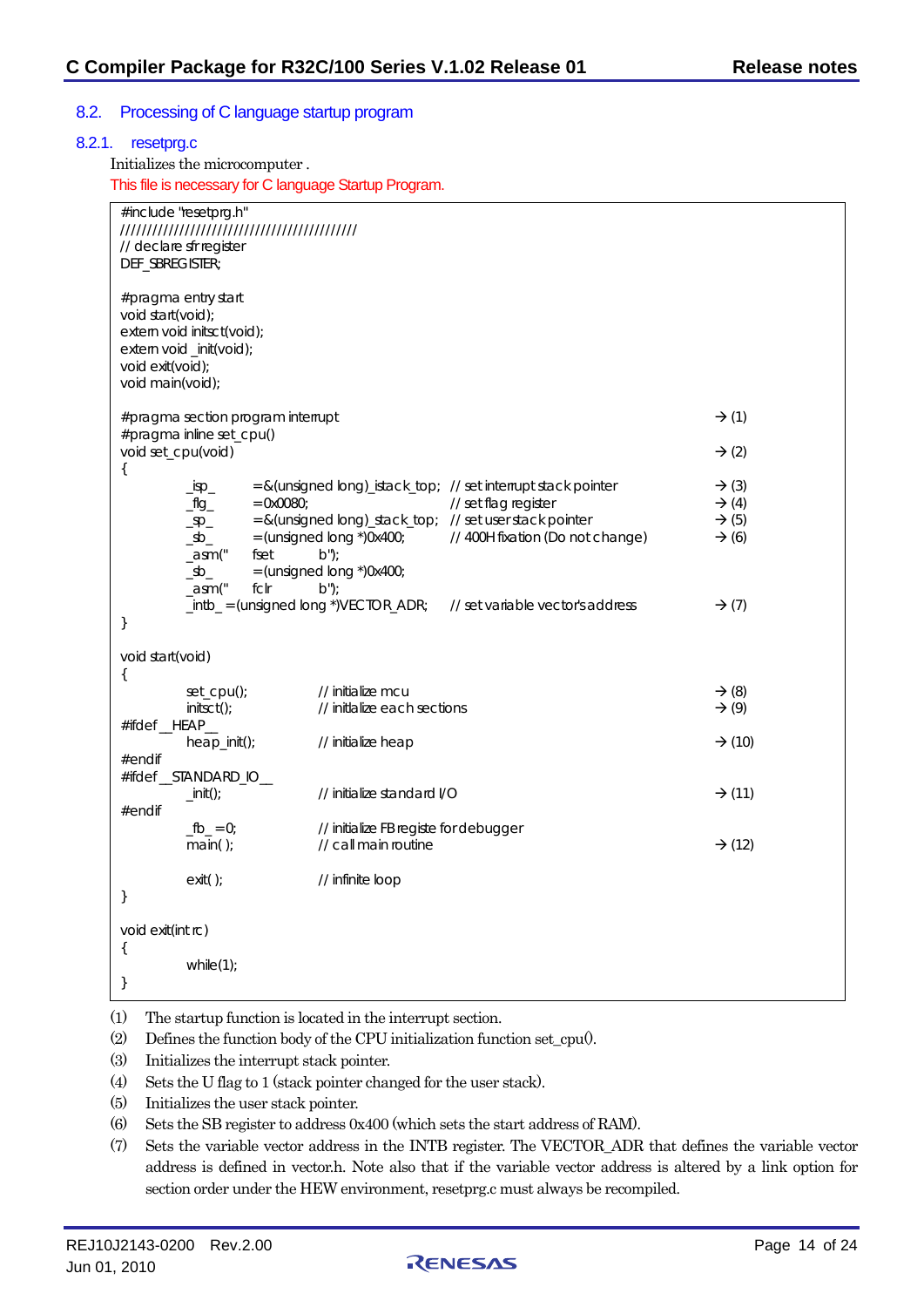- <span id="page-14-0"></span>(8) Calls the CPU initialization function.
- (9) Initializes each section (by clearing them to 0 and transferring initial values).
- (10) Initializes the heap area.If memory management functions are used, call to this function must be enabled.
- (11) Initializes the standard input/output device.If standard input/output functions are used, call to this function must be enabled.
- (12) Calls the main function.

### 8.2.2. resetprg.h

Include does each header file for C language Startup Program. This file is necessary for C language Startup Program.

### 8.2.3. initsct.c

Initializes each section (by clearing them to 0 and transferring initial values). This file is necessary for C language Startup Program.

| #include "initsct.h"<br>void initsct(void); |                                                                                                                                                                                        |                   |  |  |  |
|---------------------------------------------|----------------------------------------------------------------------------------------------------------------------------------------------------------------------------------------|-------------------|--|--|--|
| void initsct(void)<br>ί                     | sclear("bss_SB8", "data,align");<br>sclear("bss_NEAR","data,align");<br>sclear("bss_FAR", "data,align");<br>sclear("bss_EXT", "data,align");                                           | $\rightarrow$ (1) |  |  |  |
|                                             | $\prime$ * clear bss for NSD $^*/$<br>sclear("bss_MON1", "data,align");<br>sclear("bss_MON2", "data,align");<br>sclear("bss_MON3", "data,align");<br>sclear("bss_MON4", "data,align"); |                   |  |  |  |
|                                             | // when add new sections<br>// bss_clear("new section's name");                                                                                                                        |                   |  |  |  |
|                                             | scopy("data_SB8", "data, align");<br>scopy("data_NEAR","data,align");<br>scopy("data_FAR", "data, align");<br>scopy("data_EXT", "data,align");                                         | $\rightarrow$ (2) |  |  |  |
|                                             | /* copy data section for NSD */<br>scopy("data_MON1","data,align");<br>scopy("data_MON2","data,align");<br>scopy("data_MON3","data,align");<br>scopy("data_MON4","data,align");        |                   |  |  |  |

(1) sclear: Clears the bss section of the near area to zero.

If the bss section name is altered or a new bss section name is added using the #pragma SECTION bss feature, NEAR and FAR must be altered or added in pairs.

sclear("section name\_NEAR," "data.align");

Example: When a section is added by #pragma section bss bss2, the following must be added to init.sct.c

sclear( "bss2\_NEAR" , "data.align" );

(2) scopy: Transfers initial values to the data section of the near area. If the data section name is altered or a new dada section name is added using the #pragma SECTION data feature, NEAR and FAR must be altered or added in pairs.

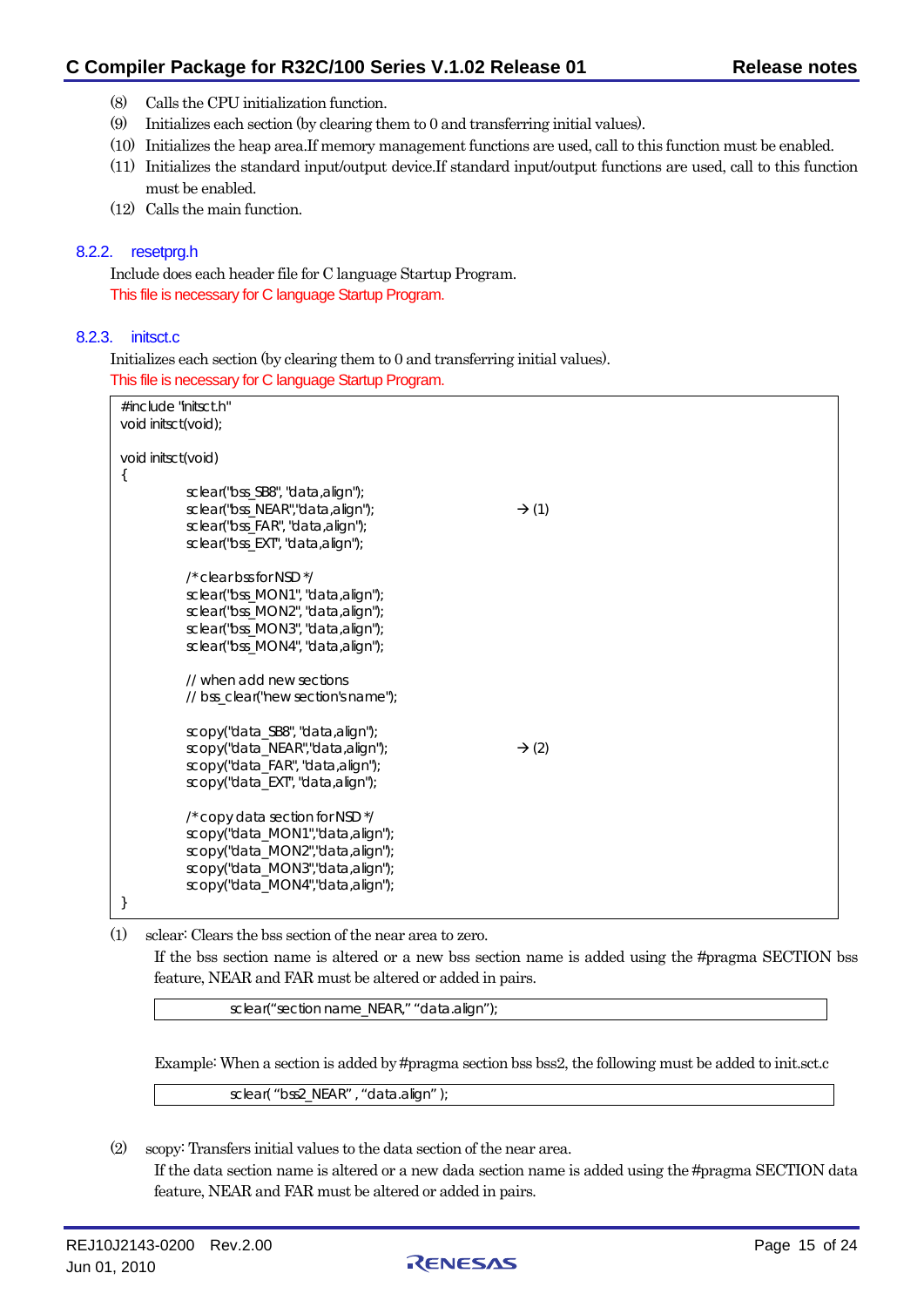scopy("section name\_NEAR," "data.align");

<span id="page-15-0"></span>Example: When a section is added by #pragma section data data2, the following must be added to initsct.c

sclear( "data2\_NEAR" , "data.align" );

Supplement:

The initialization of the section not to be using do a comment out.

- As a result, it is possible to do the reduction of the ROM size and start up processing speeding-up.
- (1) When "#pragma SBDATA" is not used, the attribute of section base deletes the initialization of "SB8".
- (2) When "#pragma EXTMEM" is not used, the attribute of section base deletes the initialization of "EXT".
- (3) When "#pragma MONITOR[n]" is not used, the attribute of section base deletes the initialization of "MON[n]".

#### 8.2.4. initsct.h

Contains statements for the processes (assembler macros) that initialize each section. This file is necessary for C language Startup Program. Please do not alter the file.

#### 8.2.5. heap.c

Reserves storage for the heap area.

Only when memory management functions such as malloc are used.

| #include "typedefine.h"<br>#include "heapdef.h" |      |                   |
|-------------------------------------------------|------|-------------------|
| #pragma SECTION bss                             | heap | $\rightarrow$ (1) |
| _UBYTE heap_area[_HEAPSIZE_];                   |      | $\rightarrow$ (2) |

(1) Locates the heap area in the heap\_NEAR section.

(2) Reserves storage for the heap area by an amount equal to the size defined in \_\_HEAPSIZE\_\_.

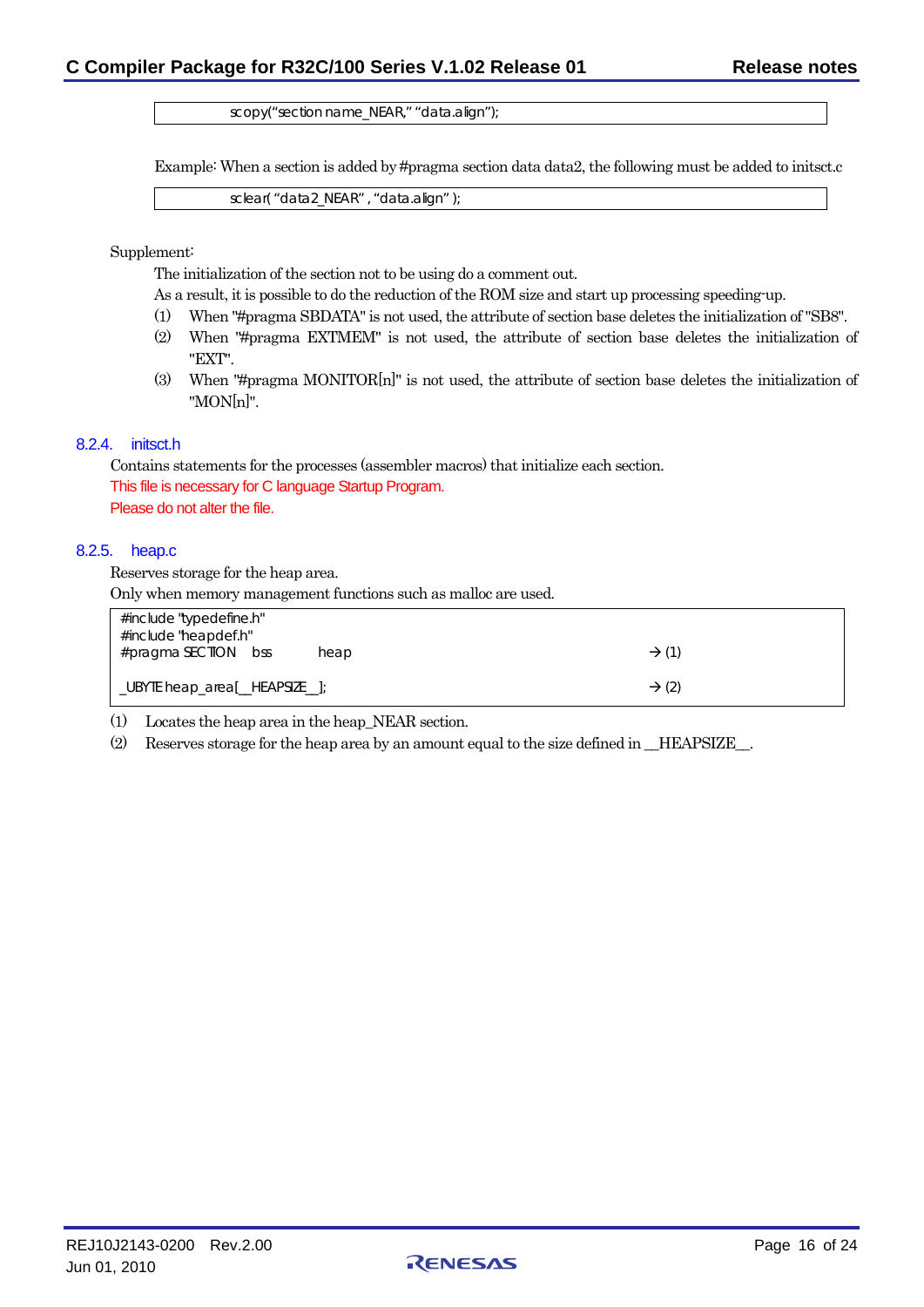### <span id="page-16-0"></span>8.2.6. heapdef.h

Initializes the heap area.

This file is necessary for memory management functions.

| _UBYTE _far * _mnext;<br>extern                   |                   |
|---------------------------------------------------|-------------------|
| _UDWORD _msize;<br>extern                         |                   |
|                                                   |                   |
| // It's size of heap                              |                   |
| // When you want to change size of heap,          |                   |
| // please change this line.                       |                   |
| // When you change this line,                     |                   |
| // you must modify the value using hex character. |                   |
|                                                   |                   |
| #ifndef HEAPSIZE                                  |                   |
| #define HEAPSIZE 0x300                            |                   |
| $#$ endif                                         |                   |
| extern_UBYTE heap_area[_HEAPSIZE_];               |                   |
|                                                   |                   |
| $\#$ pragma inline heap_init()                    |                   |
| void heap_init(void)                              |                   |
|                                                   |                   |
| $\_$ mnext = &heap_area $[0]$ ;                   | $\rightarrow$ (1) |
| $msize = _HEAPSIZE$                               | $\rightarrow$ (2) |
|                                                   |                   |
|                                                   |                   |

(1) Initializes the heap management area.

(2) Initializes the heap size.

#### 8.2.7. fvector.c

Defines the fixed vector table.

This file is necessary for C language Startup Program.

| #include "vector.h"<br>#pragma sectaddress                                                                                                                                                                                                                                | fvector.ROMDATA Fvectaddr                        | $\rightarrow$ (1) |
|---------------------------------------------------------------------------------------------------------------------------------------------------------------------------------------------------------------------------------------------------------------------------|--------------------------------------------------|-------------------|
|                                                                                                                                                                                                                                                                           |                                                  |                   |
| $#$ pragma interrupt/v_dummy_int<br>#pragma interrupt/v_dummy_int<br>#pragma interrupt/v dummy int<br>#pragma interrupt/v 0xffffffff<br>#pragma interrupt/v 0xffffffff<br>#pragma interrupt/v_dummy_int<br>#pragma interrupt/v_dummy_int<br>#pragma interrupt/v_dummy_int | //udi<br>//over flow<br>//brki<br>//wdt<br>//nmi | $\rightarrow$ (2) |
| #pragma interrupt/v start<br>$\#$ pragma interrupt _dummy_int()                                                                                                                                                                                                           |                                                  | $\rightarrow$ (3) |
| void_dummy_int(void){}                                                                                                                                                                                                                                                    |                                                  |                   |

(1) Outputs the section and address of a fixed vector table.

This pragma is used exclusively for startup and cannot normally be used.

(2) Fills fixed vectors other than reset with a dummy function (\_dummy\_int). This pragma is used exclusively for startup and cannot normally be used.

(3) Defines the entry function. The function to be executed upon reset is registered in a fixed vector.

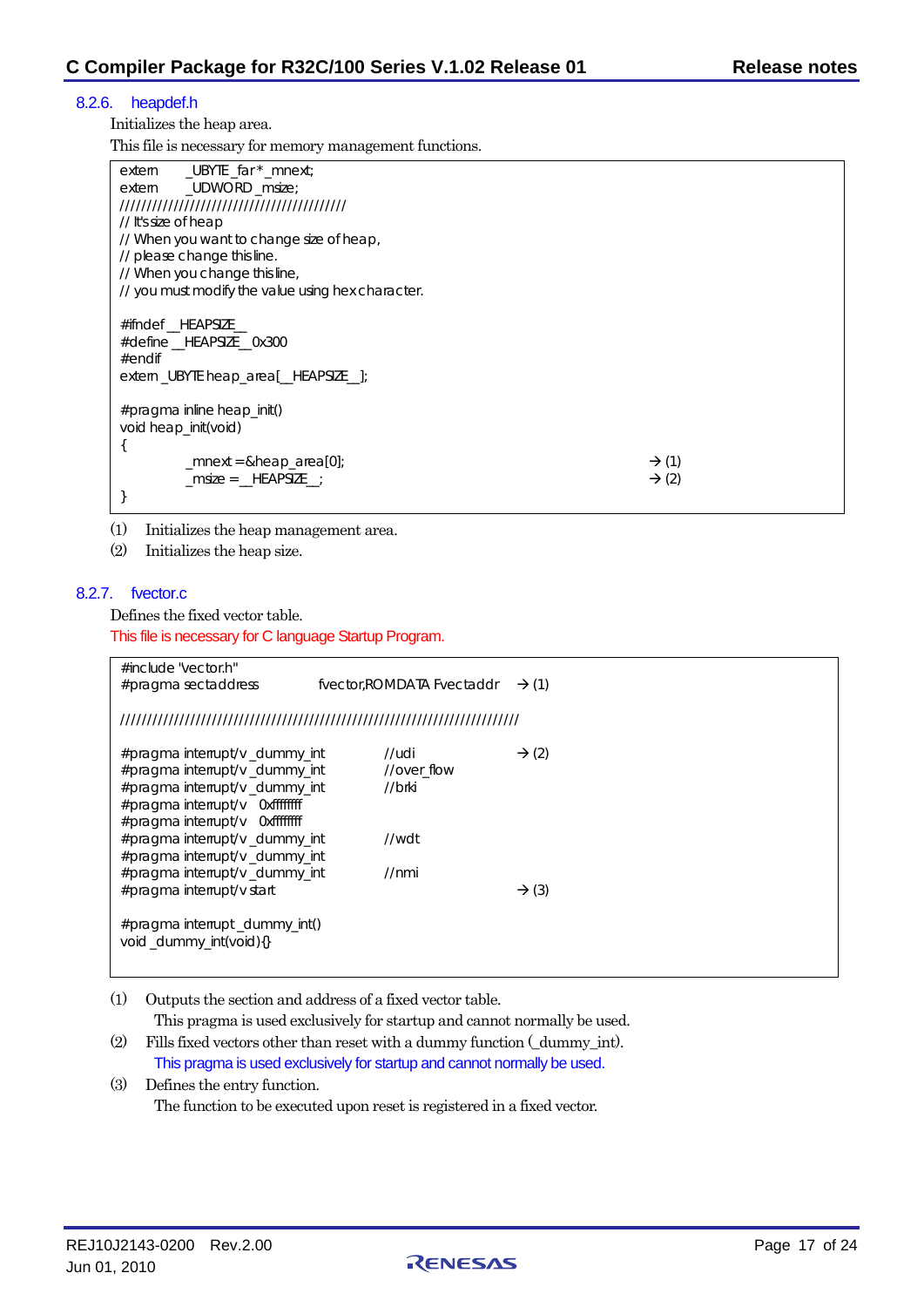### <span id="page-17-0"></span>8.2.8. intprg.c

Declares the entry function for variable vector interrupts. The content of this file depends on the MCU.

| $\frac{1}{1}$ BRK<br>(software int 0)<br>#pragma interrupt _brk(vect=0)<br>void_brk(void){}                     |                   |
|-----------------------------------------------------------------------------------------------------------------|-------------------|
| // yector 1 reserved                                                                                            |                   |
| // uart5 trance/NACK(software int 2)<br>#pragma interrupt _uart5_trance(vect=2)<br>void_uart5_trance(void){}    | $\rightarrow$ (1) |
| // uart5 receive/ACK (software int 3)<br>#pragma interrupt _uart5_receive(vect=3)<br>void_uart5_receive(void){} |                   |
| // uart6 trance/NACK (software int 4)<br>#pragma interrupt _uart6_trance(vect=4)<br>void_uart6_trance(void){}   |                   |
| // uart6 receive/ACK (software int 5)<br>#pragma interrupt _uart6_receive(vect=5)<br>void_uart6_receive(void){} |                   |
| (Omission)                                                                                                      |                   |

(1) Declares the variable vector interrupt function.

The functions corresponding to each variable vector interrupt function are declared. A variable vector table is generated at the same time.

#### 8.2.9. firm.c

Reserves storage for the program and workspace areas used by firm of NSD as dummy areas when OnChipDebugger is selected.

The content of this file is altered depending on the microcomputer type and selected OnChipDebugger.

| #include "typedefine.h"     |                           |                   |
|-----------------------------|---------------------------|-------------------|
| #pragma section bss FirmRam |                           | $\rightarrow$ (1) |
| _UBYTE _workram[0x8];       | // for Firmware's workram | $\rightarrow$ (2) |

(1) Allocates the work ram area to be used by the NSD firmware in the FirmRam\_NEAR section.

(2) Reserves storage for the work ram area by an amount equal to the size defined in \_\_WORK\_RAM\_\_.

### 8.2.10. cregdef.h

Declares the internal registers of the microcomputer. This file is necessary for C language Startup Program. Please do not alter the file.

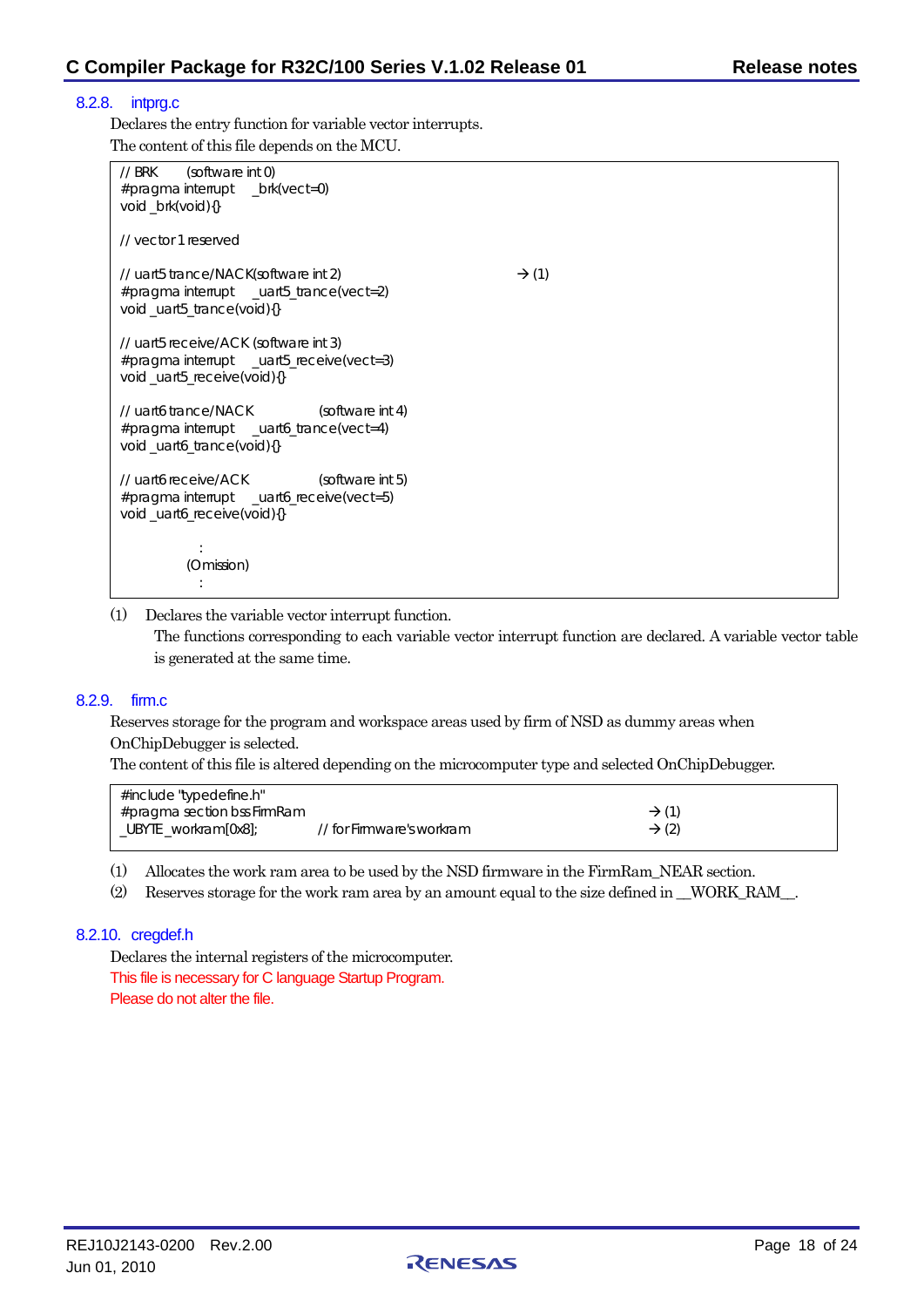# <span id="page-18-0"></span>8.2.11. stackdef.h

Defines the stack size.

This file is necessary for C language Startup Program.

| #ifndef STACKSIZE                  |                   |
|------------------------------------|-------------------|
| #pragma STACKSIZE 0x300            | $\rightarrow$ (1) |
| #else                              |                   |
| #pragma STACKSIZE __STACKSIZE__    | $\rightarrow$ (2) |
| $#$ endif                          |                   |
| #ifndef ISTACKSIZE                 |                   |
| #pragma ISTACKSIZE 0x300           | $\rightarrow$ (3) |
| #else                              |                   |
| #pragma ISTACKSIZE __ ISTACKSIZE_  | $\rightarrow$ (4) |
| $#$ endif                          |                   |
| extern_UINT_stack_top,_istack_top; |                   |

(1) Indicates the default size of the user stack.

(2) Outputs a user stack section and reserves storage for it.

(3) Indicates the default size of the interrupt stack.

(4) Outputs an interrupt stack section and reserves storage for it.

#### 8.2.12. vector.h

Defines the variable vector address. This file is necessary for C language Startup Program.

| #define Fvectaddr  | Oxffffffdc. | $\rightarrow$ (1) |
|--------------------|-------------|-------------------|
| #ifndef VECTOR ADR |             |                   |
| #define VECTOR ADR | 0x0fffffd00 | $\rightarrow$ (2) |
| $#$ endif          |             |                   |

(1) Indicates the start address of a fixed vector table.

(2) Indicates the start address of a variable vector table.

If the start address of a variable vector table is changed, the address that is set in the INTB register in resetprg.c must also be changed at the same time.

### 8.2.13. typedefine.h

Declares each type by typedef. This file is necessary for C language Startup Program. Please do not alter the file.

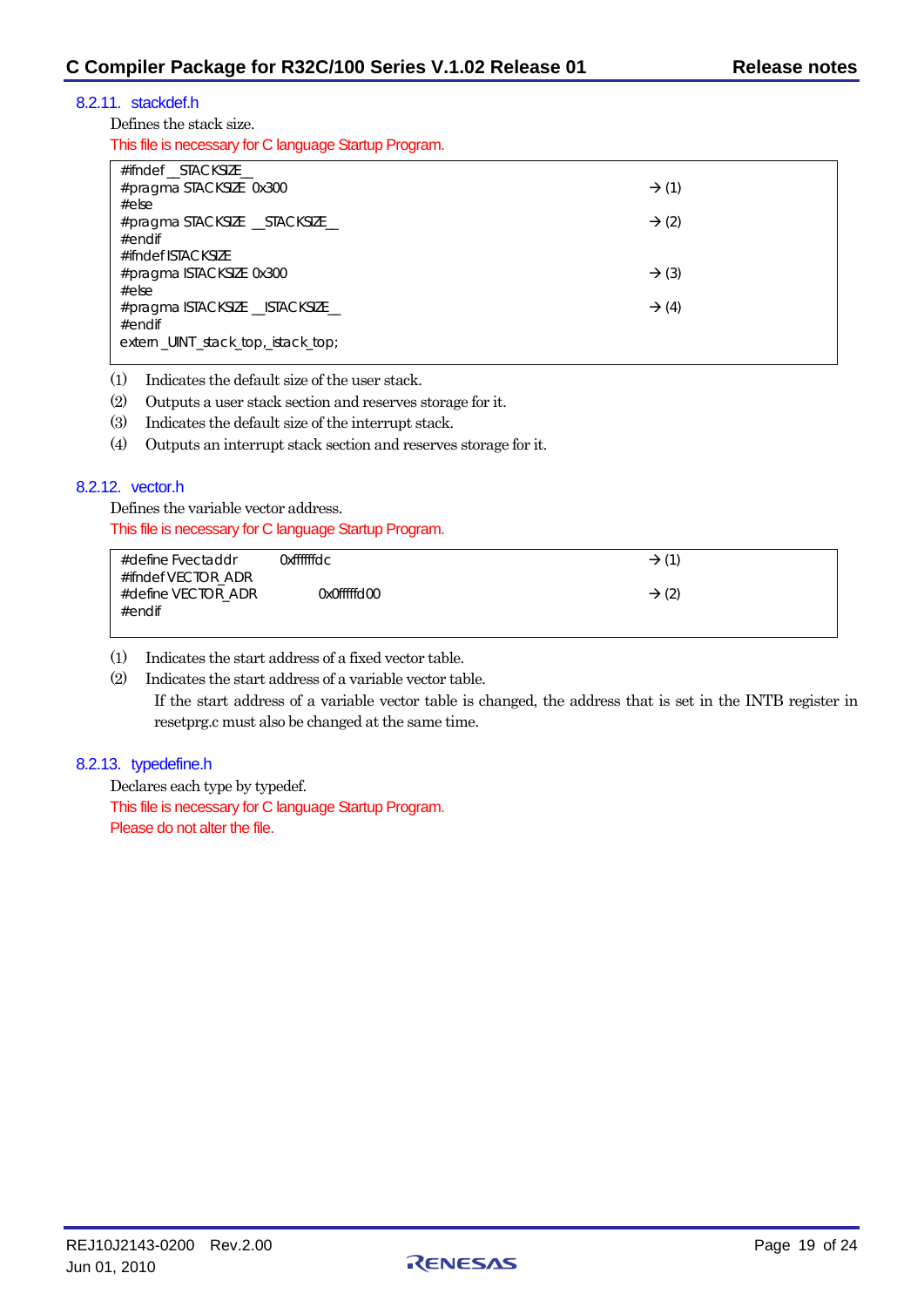- <span id="page-19-0"></span>8.3. C language Startup Program is used on High-performance Embedded Workshop.
	- (1) "Csource startup Application " of "New Project Workspace" is selected, and Workspace is made.

| <b>New Project Workspace</b>                                                                                                                                                                             |                                                                                                                               |        |
|----------------------------------------------------------------------------------------------------------------------------------------------------------------------------------------------------------|-------------------------------------------------------------------------------------------------------------------------------|--------|
| Projects<br>Project Types<br><b>R</b> Application<br><b>TR.</b> C source startup Application<br><b>B</b> Empty Application<br>To Import Makefile<br>$\bigcirc$ Library<br>> Debugger only - R32C/100 Sir | Workspace Name:<br>samp<br>Project Name:<br>samp<br>Directory:<br>F:\WorkSpace\samp<br>CPU family:<br>R32C/100<br>Tool chain: | Browse |
| ≮∥<br>$\rm HII$<br>Properties                                                                                                                                                                            | Renesas R32C/100 Standard<br>OK.                                                                                              | Cancel |

If while multiple compilers are installed in your computer you select another microcomputer for the CPU type after selecting C source startup Application, the focus for C source startup Application will move to Application, with the result that the selected C source startup has no effect. In such a case, therefore, select "C source startup Application" again.

(2) The target microcomputer is selected from "CPU Series" and "CPU Group".

| New Project-1/5-Select Target CPU. Toolchain version |                                                                                                                                                                        |        |
|------------------------------------------------------|------------------------------------------------------------------------------------------------------------------------------------------------------------------------|--------|
|                                                      | Toolchain version:<br>1.01.00                                                                                                                                          |        |
|                                                      | Which CPU do you want to use for this<br>project?<br><b>CPU</b> Series:<br>R32C/100                                                                                    |        |
| 0000                                                 | CPU Group:<br>118<br>191<br>Other<br>If there is no CPU group to be selected,<br>select the "CPU Group" that a similar to<br>hardware specification or select "Other". |        |
| $\leq$ Back                                          | Next ><br>Finish                                                                                                                                                       | Cancel |

When a type of microcomputer is selected, its corresponding sfr header file is copied to the workspace. Furthermore, a variable vector table (intprg.c) is registered.

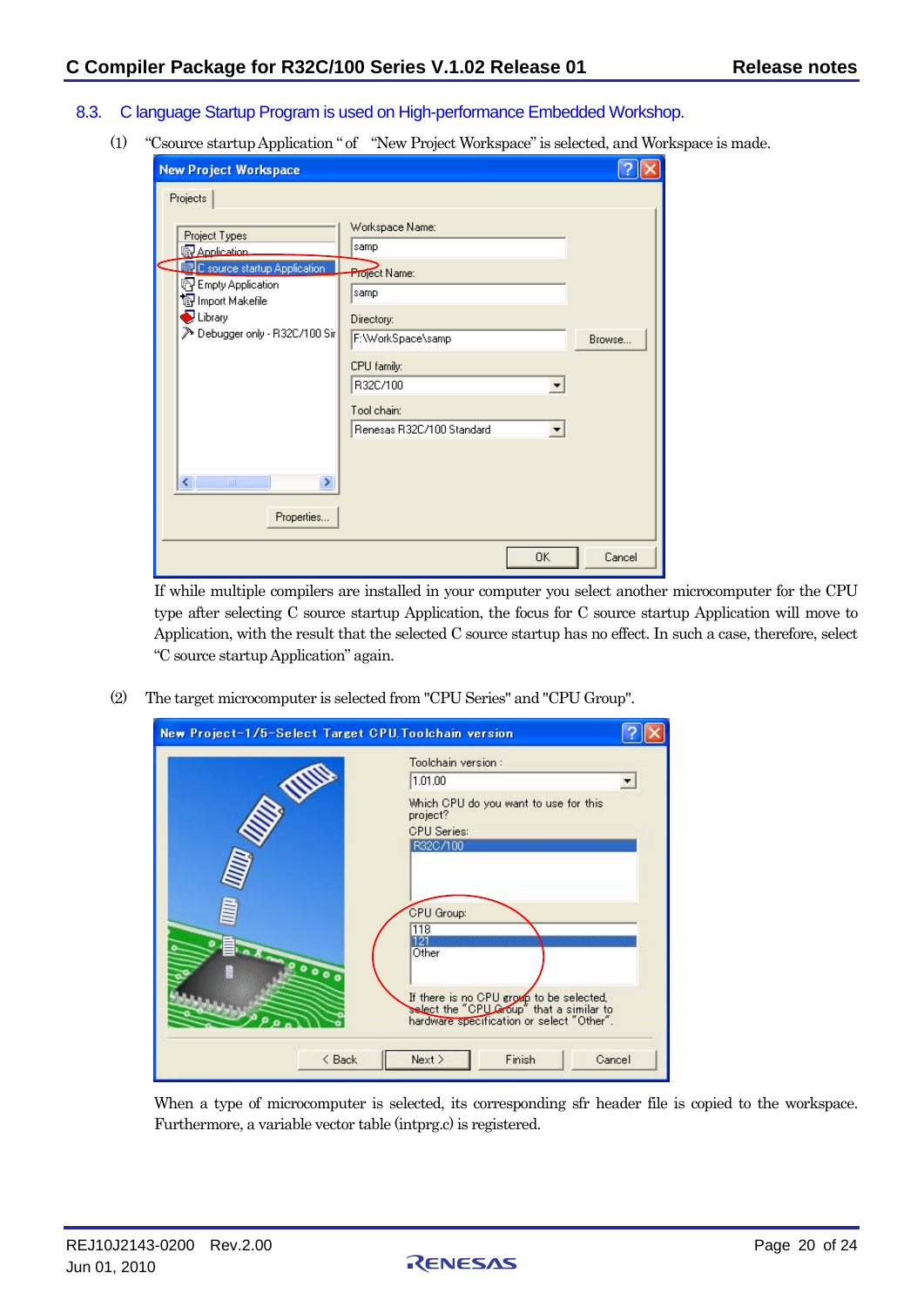÷.

 $F = 10$ 

(3) Settings for the case where the standard I/O function and memory management function libraries are used

(A) Select this check box when you use the standard I/O function library. When this check box is selected (flagged with a check mark), function calls to \_init() in resetprg.c are enabled.

Furthermore, device.c and init.c are registered to the project.

(B) Select this check box when you use the memory management function library. When this check box is selected (flagged with a check mark), function calls to heap\_init() in resetprg.c are enabled.

Furthermore, heapdef.h and heap.c are registered to the project.

(C) Select the appropriate debugger when you use OnChip Debugging Emulator.

The selectable debuggers are NSD.

Note, however, that you cannot select either one of the two or both depending on the selected type of microcomputer.

When this selection is made, firm.c is registered.

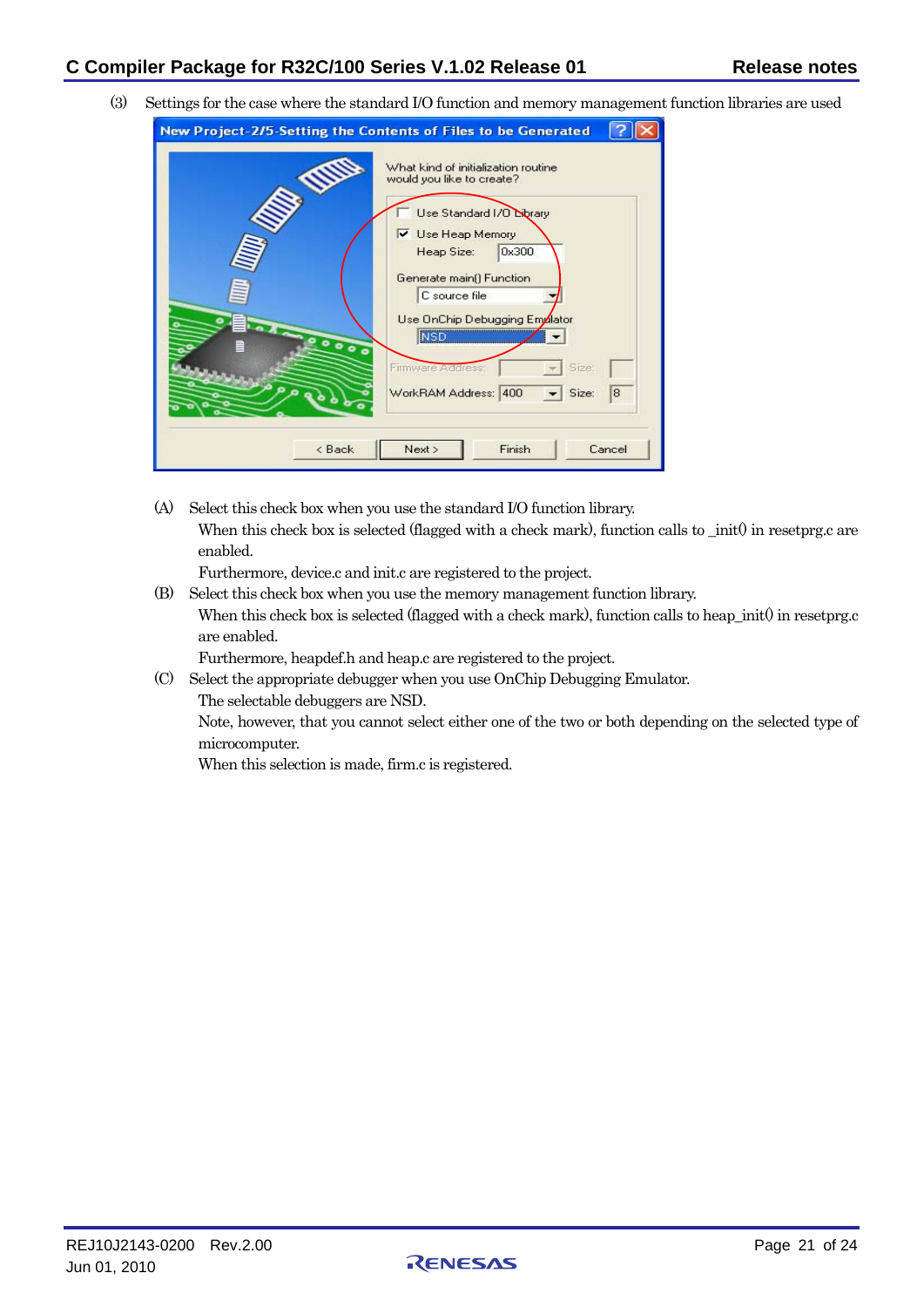(4) Selecting the stack size

| New Project-3/5-Setting the Stack Area                                                                                                                                                                                         |        |  |  |  |
|--------------------------------------------------------------------------------------------------------------------------------------------------------------------------------------------------------------------------------|--------|--|--|--|
| <b>So Nille</b><br>What are the stack settings?<br>User Stack Pointer:<br>Stack Sizes<br>Dx300<br>Interrupt Stack Pointer:<br>Stack Size:<br>$\bullet$<br>0x300<br>0000<br>۰<br>$\sigma_{\rm e}$<br>Finish<br>Next ><br>< Back | Cancel |  |  |  |
|                                                                                                                                                                                                                                |        |  |  |  |

(A) Set the user stack size.

When this stack size is set, stackdef.h is registered.

(B) Set the interrupt stack size. When this stack size is set, stackdef.h is registered.

To change the stack and HEAP sizes after creating a project, alter the value of each of the following in compile option settings:

| -D STACKSIZE = xxxx  |  |
|----------------------|--|
| -D ISTACKSIZE = xxxx |  |
| -D HEAPSIZE = xxxx   |  |

(5) List of registered files



Here, you can check the list of files to be registered.

However, since the sfr header (C language header or assembler header) registered for each type of microcomputer is only copied to the workspace, take a look at this list to confirm the file name.

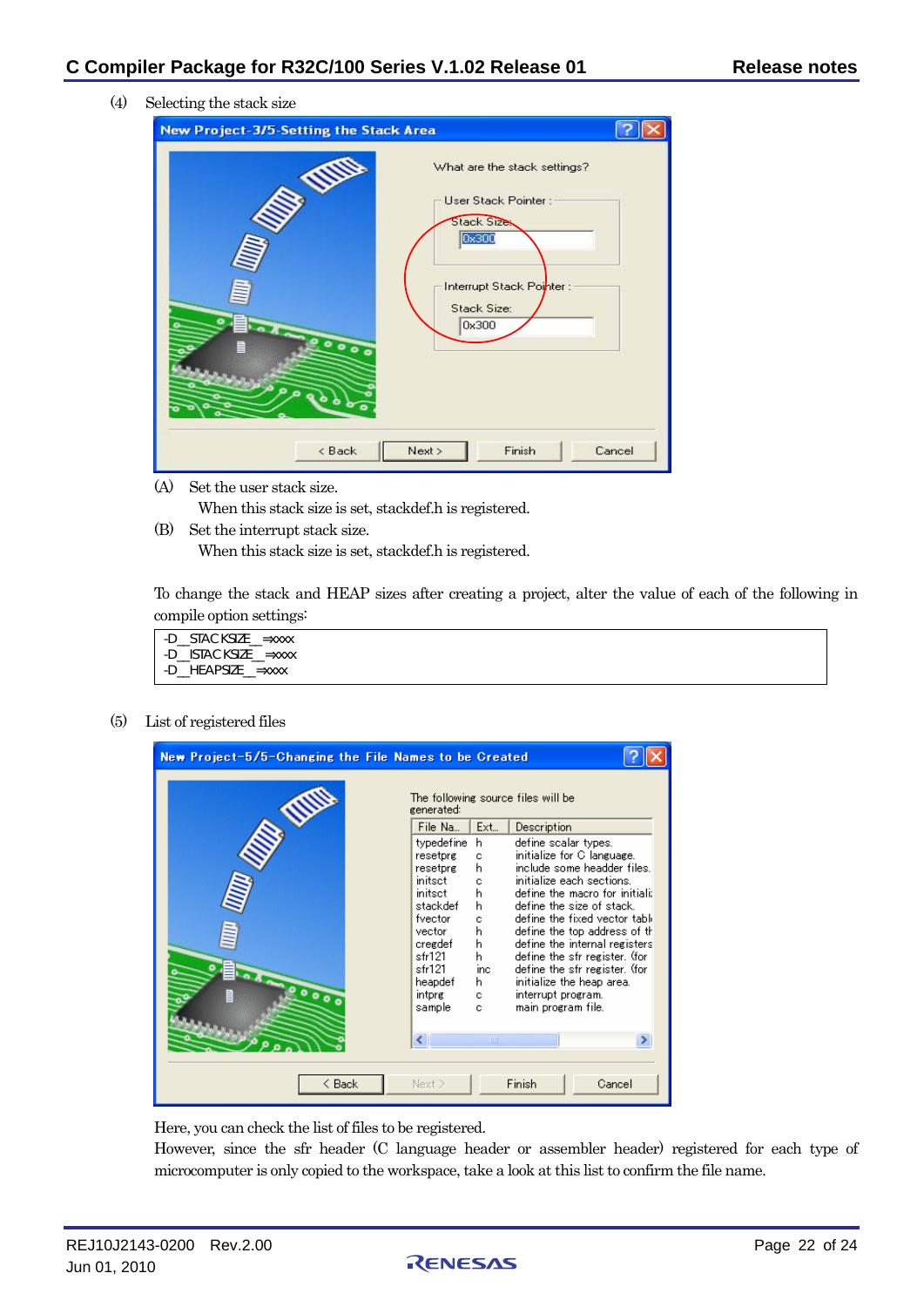### (6) Section Order

To confirm the order in which sections are linked and the addresses to which they are linked, take a look at "Category": Section Order in "Link" of "Renesas R32C/100 Standard Toolchain".

| <b>Renesas R32C/100 Standard Toolchain</b>                                                              |                                                                                                                                                                                                                                             |
|---------------------------------------------------------------------------------------------------------|---------------------------------------------------------------------------------------------------------------------------------------------------------------------------------------------------------------------------------------------|
| Configuration:                                                                                          | GenSNI   11   ▶<br>Librarian Loc<br><b>Link</b><br>Assembly                                                                                                                                                                                 |
| Debug<br>All Loaded Projects<br><b>de samp</b><br>E<br>C source file<br>Ė<br>Assembly source file<br>Fŀ | Category:<br>Section Order<br><b>Address</b><br>Section<br>Edit<br>0x00000400<br>FirmBam<br>data SB8<br>$bss$ <sub>_SB8</sub><br>data NE<br>bss NEAR<br>data_M<br>bss MON1<br>data_M<br>bss MON2<br>data M<br>bss MON3<br>data M            |
| ◁∥<br>$\rightarrow$<br><b>THE</b>                                                                       | bss MON4<br>Options Link:<br>-L "nc100lib" -G -MS -0<br>"\$(CONFIGDIR)\\$(PROJECTNAME).x30" -ORDER<br>FirmRam NEAR=0400,data SB8,bss SB8,data NEAR,bss<br>NEAR,data_MON1,bss_MON1,data_MON2,bss_MON2,data $\backsim$<br><b>OK</b><br>Cancel |

If you added a new section with #pragma SECTION, click the [Edit] button in (1) to open the Section window.

| <b>Section</b>               |                                              |  |               |
|------------------------------|----------------------------------------------|--|---------------|
| <b>Address</b><br>0x00000400 | Section<br>FirmRam<br>data_SB8<br>bss_SB8    |  | ΰK<br>Cancel  |
|                              | data_NE<br>bss_NEAR<br>data_M…               |  | Add           |
|                              | $bss_MON1$<br>data_M…<br>bss_MON2            |  | Modify        |
|                              | data M<br>bss_MON3<br>data_M<br>bss MON4     |  | <b>Remove</b> |
|                              | stack<br>istack<br>$heap_N$                  |  | Up<br>Dowr    |
| 0x00008000                   | data SB16<br>bss_SB16<br>data FAR<br>bss_FAR |  |               |
| 0x00800000                   | data_EXT<br>hss FXT                          |  |               |